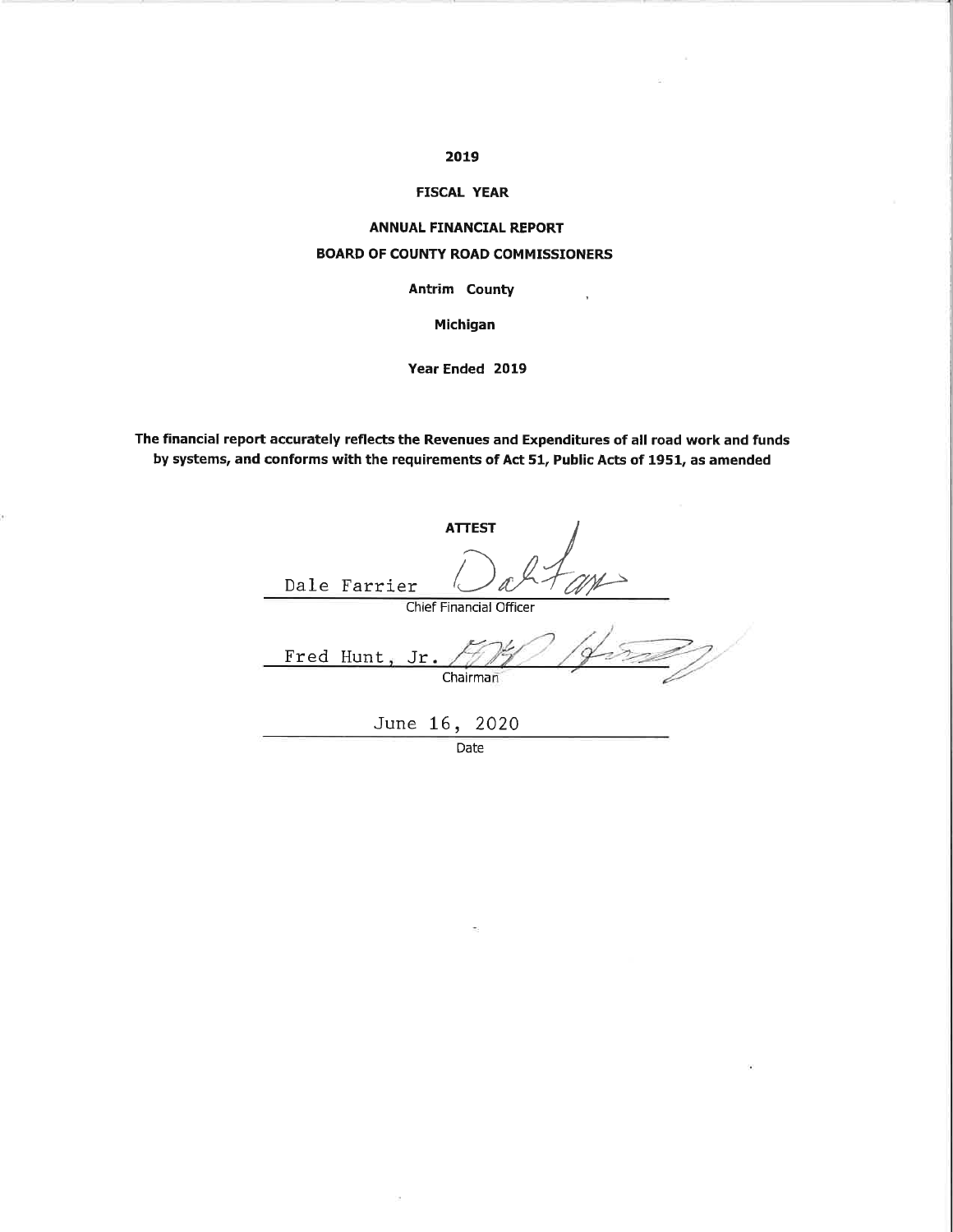#### **Year Ended - 2019**

**Start:** 01/01/2019 **End:** 12/31/2019

### **BALANCE SHEET**

### **Assets**

### **General Operating Fund**

| 1. Cash                                     | \$1,484,932.37 |
|---------------------------------------------|----------------|
| 2. Investments                              | 0.00           |
| 3. AccountsReceivable:                      |                |
| a. Michigan Transportation Fund             | 886,513.99     |
| b. State Trunkline Maintenance              | 118,223.25     |
| c. State Transportation Department - Other  | 414.61         |
| d. Due on County Road Agreement             | 0.00           |
| e. Due on Special Assessement               | 0.00           |
| f. Sundry Accounts Receivable               | 30,806.38      |
| <b>Inventories/Pre-Paid Insurance/Other</b> |                |
|                                             | 0.00           |
| 4. Deferred Expense State Aid               | 509,166.75     |
| 5. Road Materials                           | 135,158.59     |
| 6. Equipment Materials and Parts            | 47,666.00      |
| 7. Prepaid Insurance                        |                |
| 8. Deferred Expense - Federal Aid           | 0.00           |
| 9. Other                                    | 0.00           |

**10. TOTAL ASSETS**

**\$3,212,881.94**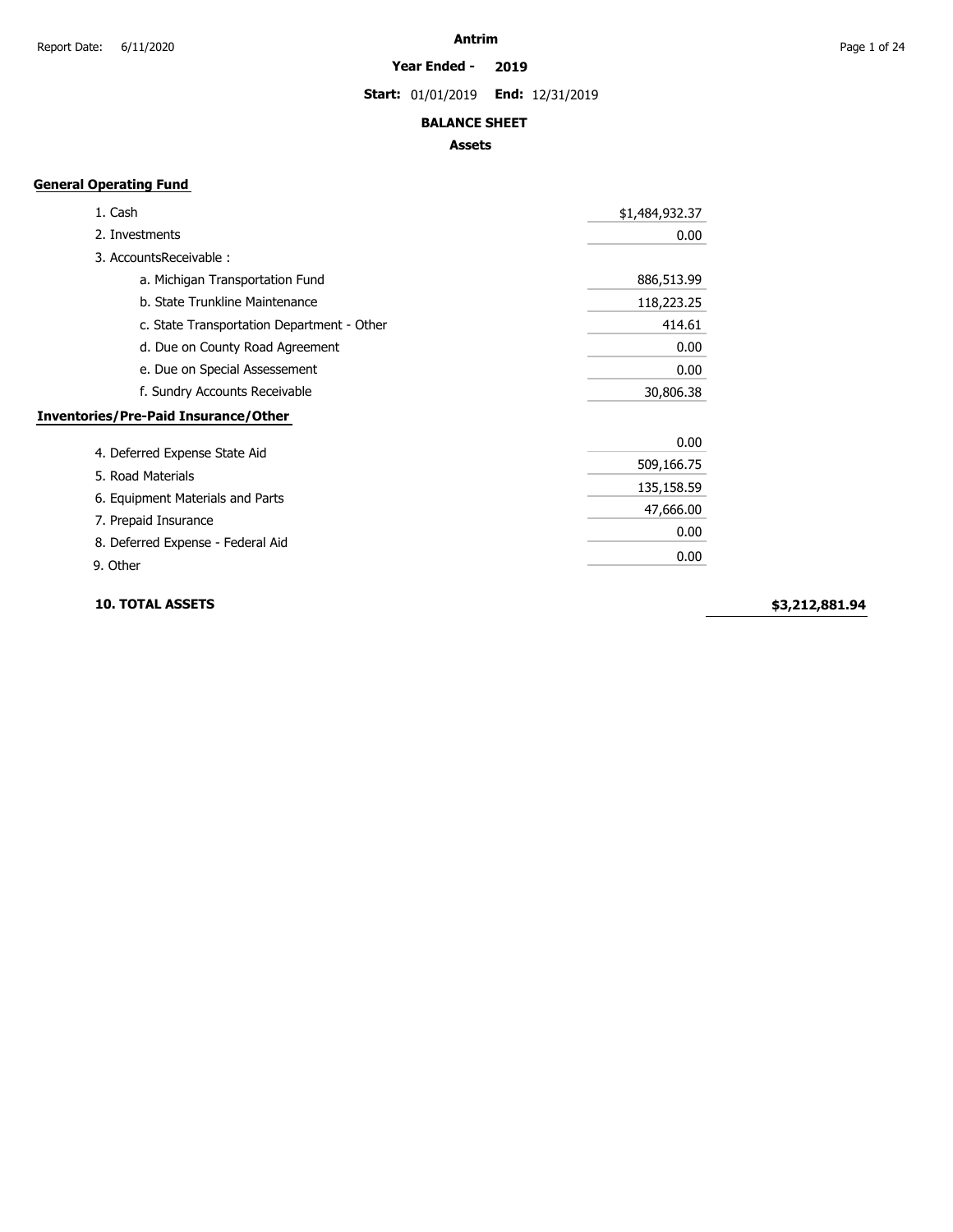**Start:** 01/01/2019 **End:** 12/31/2019

### **Liabilities and Fund Balances**

## **Liabilities**

| 11. Accounts Payable                               | \$66,420.23  |
|----------------------------------------------------|--------------|
| 12. Notes Payable (Short Term)                     | 0.00         |
| 13. Accrued Liability                              | 34,565.61    |
| 14. Advances                                       | 341,977.00   |
| 15. Deferred Revenue - Special Assessment District | 0.00         |
| 16. Deferred Revenue - EDF Forest Rd.(E)           | 0.00         |
| 17. Deferred Revenue                               | 28,050.00    |
| 18. Other                                          | 0.00         |
| <b>Fund Balances</b>                               |              |
| 19. Primary Road Fund                              | 100,089.44   |
| 20. Local Road Fund                                | 3,857.92     |
| 21 County Road Commission Fund                     | 2,637,921.74 |

| 21. County Road Commission Fund                | 2,637,921.74 |
|------------------------------------------------|--------------|
| 22. Total Fund Balances                        | 2,741,869.10 |
| <b>23. TOTAL LIABILITIES AND FUND BALANCES</b> |              |
|                                                |              |

**\$3,212,881.94**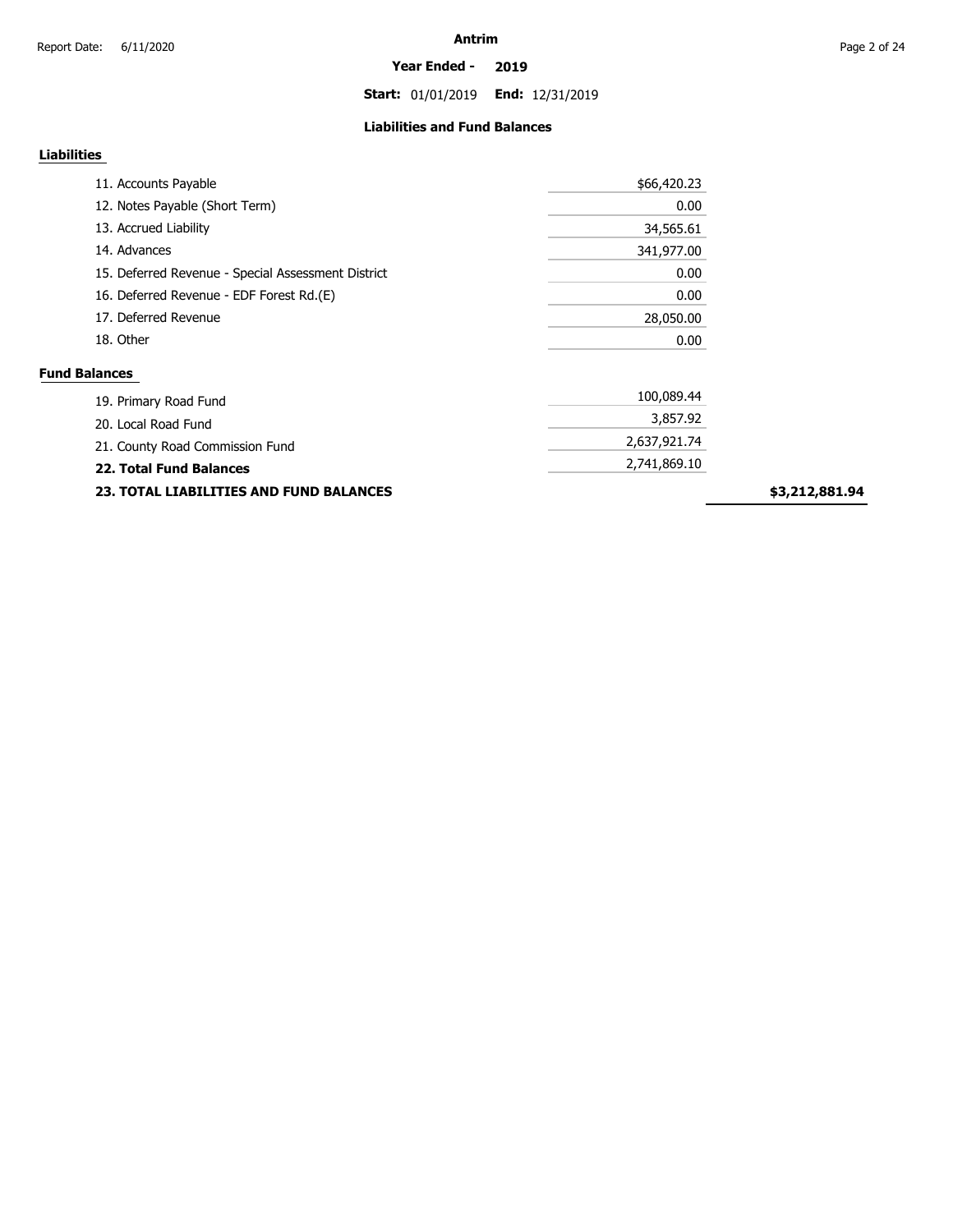**Year Ended - 2019**

**Start:** 01/01/2019 **End:** 12/31/2019

### **CAPITAL ASSETS ACCOUNT GROUP**

| <b>Assets</b>                              | (A)                          | (B)           |                 |
|--------------------------------------------|------------------------------|---------------|-----------------|
| 24. Land                                   |                              | \$247,785.50  |                 |
| 25. Land Improvements                      | \$0.00                       |               |                 |
| 25 a.Less: Accumulated Depreciation        | 0.00                         | 0.00          |                 |
| 26. Depletable Assets                      | 0.00                         |               |                 |
| 26 a.Less: Accumulated Depreciation        | 0.00                         | 0.00          |                 |
| 27. Buildings                              | 2,505,935.15                 |               |                 |
| 27 a.Less: Accumulated Depreciation        | (1,436,680.23)               | 1,069,254.92  |                 |
| 28. Equipment - Road                       | 8,532,851.40                 |               |                 |
| 28 a.Less: Accumulated Depreciation        | (6,538,960.30)               | 1,993,891.10  |                 |
| 29. Equipment - Shop                       | 289,976.11                   |               |                 |
| 29 a.Less: Accumulated Depreciation        | (204, 167.67)                | 85,808.44     |                 |
| 30. Equipment - Engineers                  | 67,931.14                    |               |                 |
| 30 a.Less: Accumulated Depreciation        | (59, 977.71)                 | 7,953.43      |                 |
| 31. Equipment - Yard and Storage           | 1,049,391.46                 |               |                 |
| 31 a.Less: Accumulated Depreciation        | (962, 877.10)                | 86,514.36     |                 |
| 32. Equipment and Furniture - Office       | 147,088.38                   |               |                 |
| 32 a.Less: Accumulated Depreciation        | (107, 245.52)                | 39,842.86     |                 |
| 33. Infrastructure                         | 44,778,742.00                |               |                 |
| 33 a.Less: Accumulated Depreciation        | (11,966,594.00)              | 32,812,148.00 |                 |
| 34. Vehicles                               | 0.00                         |               |                 |
| 34 a.Less: Accumulated Depreciation        | 0.00                         | 0.00          |                 |
| 35. Construction Work in Progress          |                              | 0.00          |                 |
|                                            | 36. Total Assets             |               | \$36,343,198.61 |
| <b>Equities</b>                            |                              |               |                 |
|                                            |                              |               |                 |
| 37. Plant and Equipment Equity             |                              |               |                 |
|                                            | 37 a.Primary                 | 0.00          |                 |
|                                            | 37 b.Local                   | 0.00          |                 |
|                                            | 37 c.Co. Road Comm.          | 3,531,050.61  |                 |
|                                            | 37 d.Infrastructure          | 32,812,148.00 |                 |
|                                            | <b>38. Total Equities</b>    |               | \$36,343,198.61 |
| <b>Long Term Debt</b>                      |                              |               |                 |
| 39. Bonds Payable (Act 51)                 |                              | 0.00          |                 |
| 40. Notes Payable (Act 143)                |                              | 0.00          |                 |
| 41. Vested Vacation and Sick Leave Payable |                              | 159,753.32    |                 |
| 42. Installment/Lease Purchase Payable     |                              | 0.00          |                 |
| 43. Other                                  |                              | 0.00          |                 |
|                                            | <b>44. Total Liabilities</b> |               | \$159,753.32    |
| <b>Fiduciary Fund</b>                      |                              |               |                 |
| 45. Deferred Compensation (Pension) Plan   |                              |               | \$0.00          |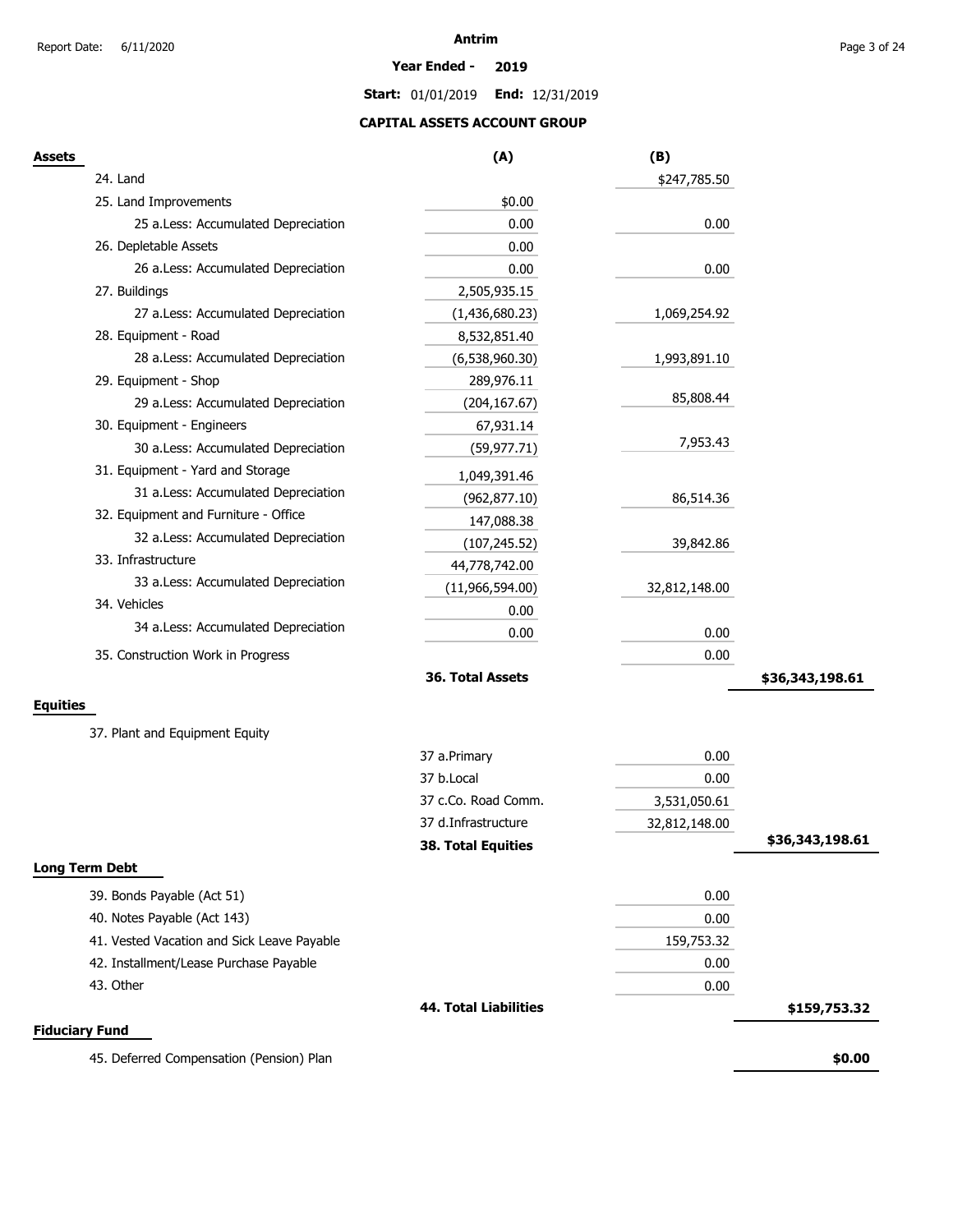**Year Ended - 2019**

**Start:** 01/01/2019 **End:** 12/31/2019

### **STATEMENT OF REVENUES**

|                                     | <b>Primary Road</b><br><b>Fund</b> | <b>Local Road</b><br><b>Fund</b> | Co. Road   | <b>Total</b>   |
|-------------------------------------|------------------------------------|----------------------------------|------------|----------------|
|                                     |                                    |                                  | Comm. Fund |                |
|                                     | (P)                                | (L)                              | (C)        | (T)            |
| <b>Taxes</b>                        |                                    |                                  |            |                |
| 46. County Wide Millage             | \$0.00                             | \$0.00                           | \$0.00     | \$0.00         |
| 47. Other                           | 0.00                               | 0.00                             | 0.00       | 0.00           |
| 48. Total Taxes                     | 0.00                               | 0.00                             | 0.00       | 0.00           |
| <b>Licenses and Permits</b>         |                                    |                                  |            |                |
| 49. Specify                         | 0.00                               | 0.00                             | 71,552.70  | 71,552.70      |
| <b>Federal Sources</b>              |                                    |                                  |            |                |
| 50. Surface Tran. Program (STP)     | 141,514.70                         | 0.00                             | 0.00       | 141,514.70     |
| 51. C Funds - Federal               | 0.00                               | 0.00                             | 0.00       | 0.00           |
| 52. D Funds - Federal               | 0.00                               | 0.00                             | 0.00       | 0.00           |
| 53. Bridge                          | 0.00                               | 0.00                             | 0.00       | 0.00           |
| 54. High Priority                   | 0.00                               | 0.00                             | 0.00       | 0.00           |
| 55. Other                           | 0.00                               | 0.00                             | 0.00       | 0.00           |
| 56. Total Federal Sources           | 141,514.70                         | 0.00                             | 0.00       | 141,514.70     |
| <b>STATE SOURCES</b>                |                                    |                                  |            |                |
| <b>Michigan Transportation Fund</b> |                                    |                                  |            |                |
| 57. Engineering                     | 5,925.61                           | 4,074.39                         |            | 10,000.00      |
| 58. Snow Removal                    | 219,741.67                         | 257,957.62                       |            | 477,699.29     |
| 59. Urban Road                      | 0.00                               | 0.00                             |            | 0.00           |
| 60. Allocation                      | 3,120,817.23                       | 2,145,847.06                     |            | 5,266,664.29   |
| 61. Total MTF                       | 3,346,484.51                       | 2,407,879.07                     |            | 5,754,363.58   |
| <b>Other</b>                        |                                    |                                  |            |                |
| 62. Local Bridge                    | 0.00                               | 0.00                             |            | 0.00           |
| 63. Other                           | 0.00                               | 0.00                             | 0.00       | 0.00           |
| 64. Total Other                     | 0.00                               | 0.00                             | 0.00       | 0.00           |
| <b>Economic Development Fund</b>    |                                    |                                  |            |                |
| 65. Target Industries (A)           | 0.00                               | 0.00                             |            | 0.00           |
| 66. Urban Congestion (C)            | 0.00                               | 0.00                             |            | 0.00           |
| 67. Rural Primary (D)               | 2,787.07                           | 0.00                             |            | 2,787.07       |
| 68. Forest Road (E)                 | 51,103.19                          | 0.00                             |            | 51,103.19      |
| 69. Urban Area (F)                  | 0.00                               | 0.00                             |            | 0.00           |
| 70. Other                           | 0.00                               | 0.00                             |            | 0.00           |
| 71. Total EDF                       | 53,890.26                          | 0.00                             |            | 53,890.26      |
| 72. Total State Sources             | \$3,400,374.77                     | \$2,407,879.07                   | \$0.00     | \$5,808,253.84 |
|                                     |                                    |                                  |            |                |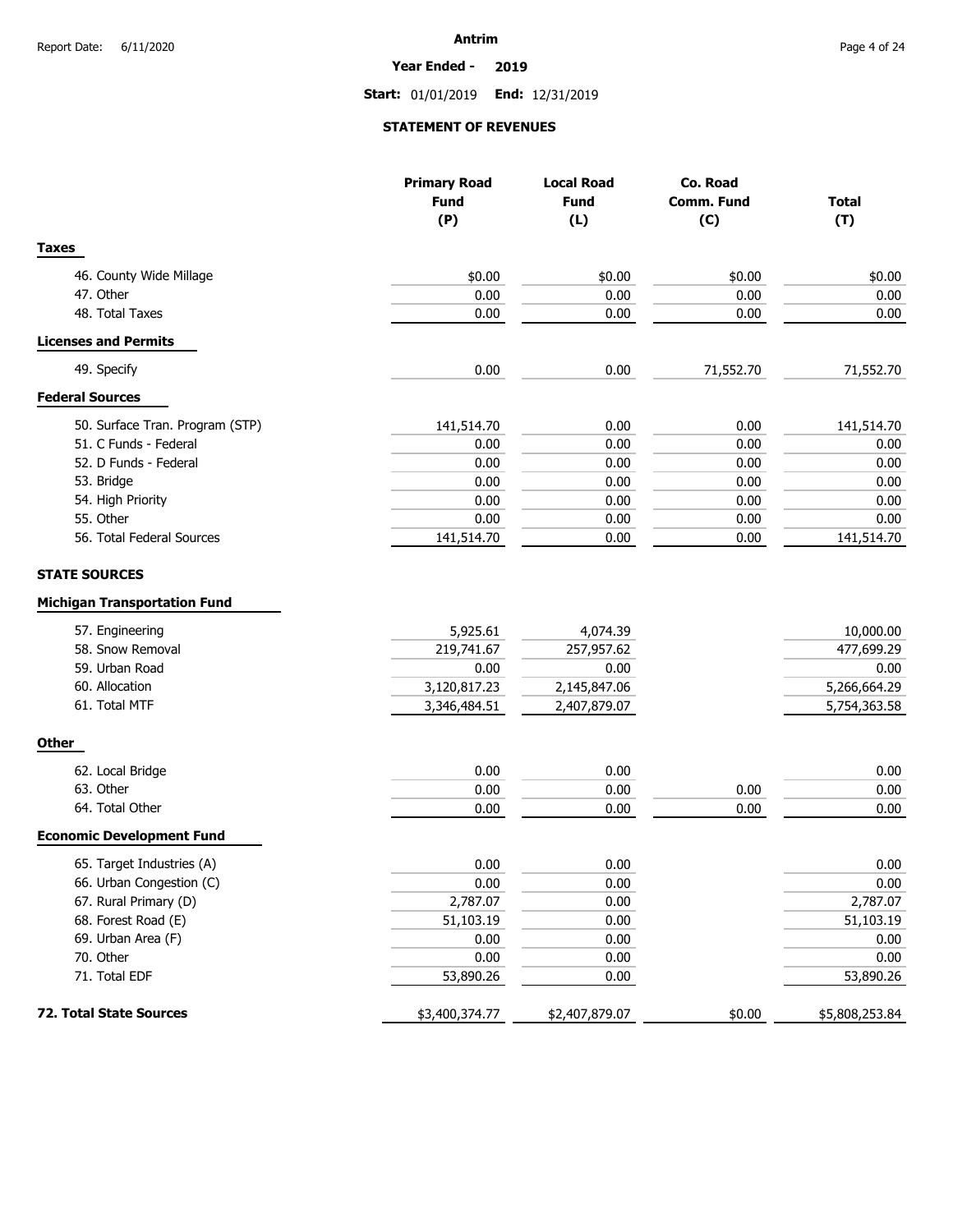**Year Ended - 2019**

**Start:** 01/01/2019 **End:** 12/31/2019

### **STATEMENT OF REVENUES**

|                                                         | <b>Primary Road</b><br><b>Fund</b><br>(P) | <b>Local Road</b><br><b>Fund</b><br>(L) | Co. Road<br>Comm. Fund<br>(C) | <b>Total</b><br>(T) |
|---------------------------------------------------------|-------------------------------------------|-----------------------------------------|-------------------------------|---------------------|
| <b>Contributions From Local Units</b>                   |                                           |                                         |                               |                     |
| 73. City and Village                                    | \$0.00                                    | \$0.00                                  | \$0.00                        | \$0.00              |
| 74. Township Contr.                                     | 166,308.74                                | 1,493,205.89                            | 0.00                          | 1,659,514.63        |
| 75. Other                                               | 0.00                                      | 0.00                                    | 367,789.89                    | 367,789.89          |
| 76. Total Contributions                                 | 166,308.74                                | 1,493,205.89                            | 367,789.89                    | 2,027,304.52        |
| <b>Charges for Service</b>                              |                                           |                                         |                               |                     |
| 77. Trunkline Maintenance                               | 0.00                                      |                                         | 942,209.41                    | 942,209.41          |
| 78. Trunkline Non-maintenance                           | 0.00                                      |                                         | 51,086.64                     | 51,086.64           |
| 79. Salvage Sales                                       | 0.00                                      | 0.00                                    | 2,356.69                      | 2,356.69            |
| 80. Other                                               | 0.00                                      | 0.00                                    | 0.00                          | 0.00                |
| 81. Total Charges                                       | 0.00                                      | 0.00                                    | 995,652.74                    | 995,652.74          |
| <b>Interest and Rents</b>                               |                                           |                                         |                               |                     |
| 82. Interest Earned                                     | 2,586.81                                  | 32.54                                   | 13,649.92                     | 16,269.27           |
| 83. Property Rentals                                    | 0.00                                      | 0.00                                    | 0.00                          | 0.00                |
| 84. Total Interest/Rents                                | 2,586.81                                  | 32.54                                   | 13,649.92                     | 16,269.27           |
| <b>Other</b>                                            |                                           |                                         |                               |                     |
| 85. Special Assessments                                 | 0.00                                      | 0.00                                    | 0.00                          | 0.00                |
| 86. Land and Bldg. Sales                                | 0.00                                      | 0.00                                    | 0.00                          | 0.00                |
| 87. Sundry Refunds                                      | 0.00                                      | 0.00                                    | 0.00                          | 0.00                |
| 88. Gain (Loss) Equip. Disp.                            | 0.00                                      | 0.00                                    | 51,996.62                     | 51,996.62           |
| 89. Contributions from Private Sources                  | 0.00                                      | 0.00                                    | 0.00                          | 0.00                |
| 90. Other                                               | 0.00                                      | 0.00                                    | 0.00                          | 0.00                |
| 91. Total Other                                         | 0.00                                      | 0.00                                    | 51,996.62                     | 51,996.62           |
| <b>Other Financing Sources</b>                          |                                           |                                         |                               |                     |
| 92. County Appropriation                                | 0.00                                      | 0.00                                    | 0.00                          | 0.00                |
| 93. Bond Proceeds                                       | 0.00                                      | 0.00                                    | 0.00                          | 0.00                |
| 94. Note Proceeds                                       | 0.00                                      | 0.00                                    | 0.00                          | 0.00                |
| 95. Inst. Purch./Leases                                 | 0.00                                      | 0.00                                    | 0.00                          | 0.00                |
| 96. Total Other Fin. Sources                            | 0.00                                      | 0.00                                    | 0.00                          | 0.00                |
| 97. TOTAL REVENUE AND OTHER<br><b>FINANCING SOURCES</b> | \$3,710,785.02                            | \$3,901,117.50                          | \$1,500,641.87                | \$9,112,544.39      |
|                                                         |                                           |                                         |                               |                     |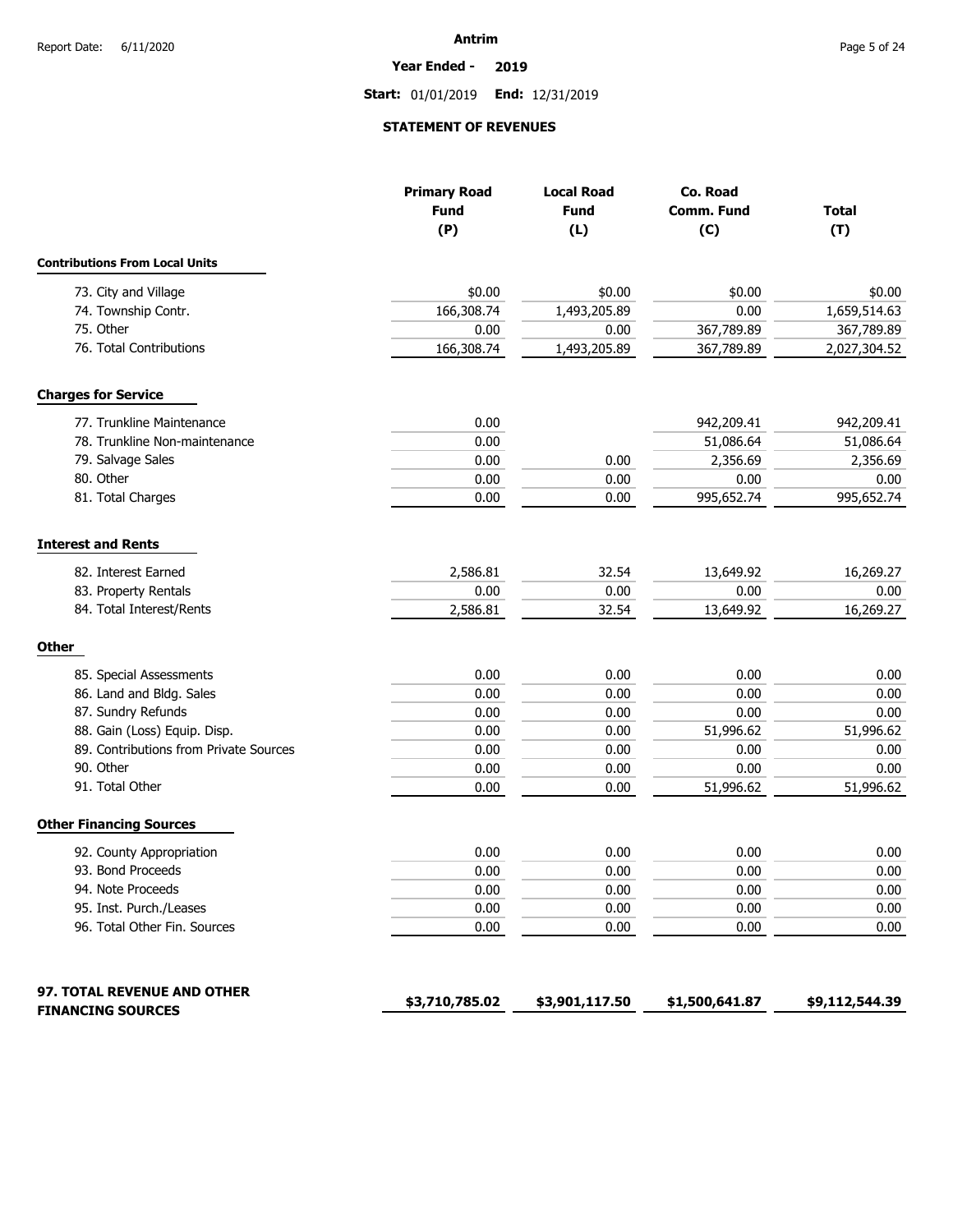#### **Year Ended - 2019**

**Start:** 01/01/2019 **End:** 12/31/2019

### **STATEMENT OF EXPENDITURES**

|                                                          | <b>Primary Road</b><br><b>Fund</b><br>(P) | <b>Local Road</b><br><b>Fund</b><br>(L) | Co. Road<br>Comm. Fund<br>(C) | <b>Total</b><br>(T) |
|----------------------------------------------------------|-------------------------------------------|-----------------------------------------|-------------------------------|---------------------|
| <b>Construction/Capacity Improvement</b>                 |                                           |                                         |                               |                     |
| 98. Roads                                                | \$0.00                                    | \$0.00                                  |                               | \$0.00              |
| 99. Structures                                           | 0.00                                      | 0.00                                    |                               | 0.00                |
| 100. Roadside Parks                                      | 0.00                                      | 0.00                                    |                               | 0.00                |
| 101. Special Assessments                                 | 0.00                                      | 0.00                                    |                               | 0.00                |
| 102. Other                                               | 0.00                                      | 0.00                                    |                               | 0.00                |
| 103. Total Construction/Cap. Imp.                        | 0.00                                      | 0.00                                    |                               | 0.00                |
| <b>Preservation - Structural Improvements</b>            |                                           |                                         |                               |                     |
| 104. Roads                                               | 1,581,367.16                              | 1,392,935.10                            |                               | 2,974,302.26        |
| 105. Structures                                          | 0.00                                      | 0.00                                    |                               | 0.00                |
| 106. Safety Projects                                     | 0.00                                      | 0.00                                    |                               | 0.00                |
| 107. Roadside Parks                                      | 0.00                                      | 0.00                                    |                               | 0.00                |
| 108. Special Assessments                                 | 0.00                                      | 0.00                                    |                               | 0.00                |
| 109. Other                                               | 0.00                                      | 0.00                                    |                               | 0.00                |
| 110. Total Preservation - Struct. Imp.                   | 1,581,367.16                              | 1,392,935.10                            |                               | 2,974,302.26        |
| <b>Maintenence</b>                                       |                                           |                                         |                               |                     |
| 111. Roads                                               | 886,891.72                                | 2,094,626.33                            |                               | 2,981,518.05        |
| 112. Structures                                          | 5,279.24                                  | 3,440.42                                |                               | 8,719.66            |
| 113. Roadside Parks                                      | 0.00                                      | 0.00                                    |                               | 0.00                |
| 114. Winter Maintenance                                  | 884,772.81                                | 995,844.93                              |                               | 1,880,617.74        |
| 115. Traffic Control                                     | 39,792.33                                 | 74,523.23                               |                               | 114,315.56          |
| 116. Total Maintenance                                   | 1,816,736.10                              | 3,168,434.91                            |                               | 4,985,171.01        |
| 117. Total Construction, Preservation And<br>Maintenance | 3,398,103.26                              | 4,561,370.01                            |                               | 7,959,473.27        |
| Other                                                    |                                           |                                         |                               |                     |
| 118. Trunkline Maintenance                               | 0.00                                      |                                         | 797,675.86                    | 797,675.86          |
| 119. Trunkline Non-maintenance                           | 0.00                                      |                                         | 51,419.49                     | 51,419.49           |
| 120. Administrative Expense                              | 224,203.99                                | 300,955.34                              |                               | 525,159.33          |
| 121. Equipment - Net                                     | 79,366.60                                 | 145,043.58                              | 56,208.72                     | 280,618.90          |
| 122. Capital Outlay - Net                                | 0.00                                      | 0.00                                    | 118,741.76                    | 118,741.76          |
| 123. Debt Principal Payment                              | 0.00                                      | 0.00                                    | 0.00                          | 0.00                |
| 124. Interest Expense                                    | 0.00                                      | 0.00                                    | 0.00                          | 0.00                |
| 125. Drain Assessment                                    | 0.00                                      | 0.00                                    | 0.00                          | 0.00                |
| 126. Other                                               | 0.00                                      | 0.00                                    | 0.00                          | 0.00                |
| 127. Total Other                                         | 303,570.59                                | 445,998.92                              | 1,024,045.83                  | 1,773,615.34        |
| 128. Total Expenditures                                  | \$3,701,673.85                            | \$5,007,368.93                          | \$1,024,045.83                | \$9,733,088.61      |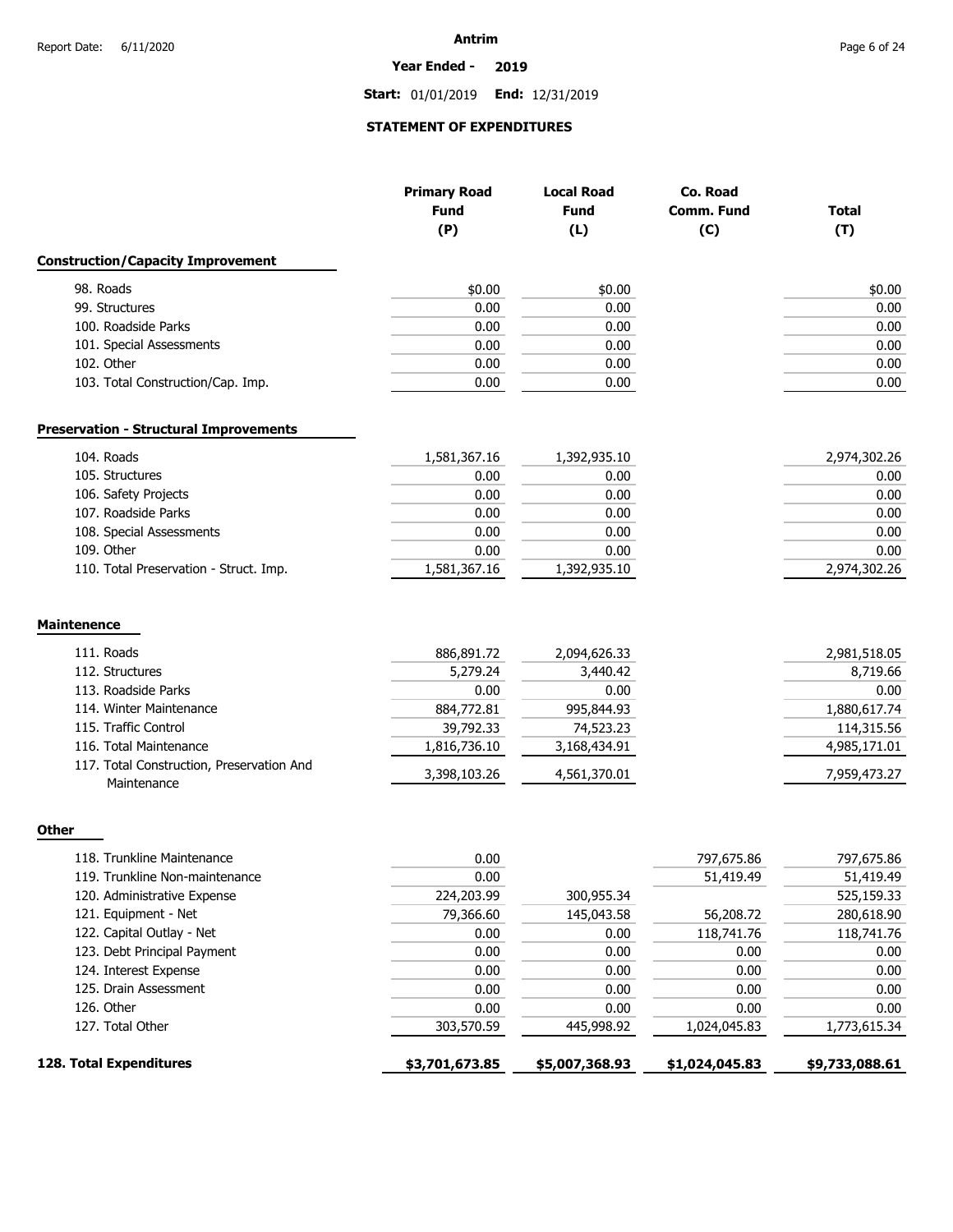**Year Ended - 2019**

**Start:** 01/01/2019 **End:** 12/31/2019

### **STATEMENT OF CHANGES IN FUND BALANCES**

|                                                                                                 | <b>Primary Road</b><br><b>Fund</b><br>(P) | <b>Local Road</b><br><b>Fund</b><br>(L) | Co. Road<br>Comm. Fund<br>(C) | <b>Total</b><br>(T) |
|-------------------------------------------------------------------------------------------------|-------------------------------------------|-----------------------------------------|-------------------------------|---------------------|
| 129. Total Revenues And Other                                                                   |                                           |                                         |                               |                     |
| <b>Financing Sources</b>                                                                        | \$3,710,785.02                            | \$3,901,117.50                          | \$1,500,641.87                | \$9,112,544.39      |
| 130. Total Expenditures                                                                         | 3,701,673.85                              | 5,007,368.93                            | 1,024,045.83                  | 9,733,088.61        |
| 131. Excess of Revenues Over<br>(Under) Expenditures                                            | 9,111.17                                  | (1, 106, 251.43)                        | 476,596.04                    | (620, 544.22)       |
| 132. Optional Transfers<br>132 a. Primary to Local (50%)<br>132 b. Local to Primary (15%)       | (444,000.00)<br>0.00                      | 444,000.00<br>0.00                      |                               | 0.00<br>0.00        |
| 133. Emergency Transfers<br>(Local to Primary)                                                  | 0.00                                      | 0.00                                    |                               | 0.00                |
| 134. Total Optional Transfers                                                                   | (444,000.00)                              | 444,000.00                              |                               | 0.00                |
| 135. Excess of Revenues and<br>Other Sources Over (Under)<br><b>Expenditures and Other Uses</b> | (434, 888.83)                             | (662, 251.43)                           | 476,596.04                    | (620, 544.22)       |
| 136. Beginning Fund                                                                             | 534,978.27                                | 6,109.35                                | 2,821,325.70                  | 3,362,413.32        |
| 137. Adjustment                                                                                 | 0.00                                      | 0.00                                    | 0.00                          | 0.00                |
| 138. Beginning Fund<br><b>Balance Restated</b>                                                  | 534,978.27                                | 6,109.35                                | 2,821,325.70                  | 3,362,413.32        |
| 139. Interfund Transfer(County<br>to Primary and/or Local)                                      | 0.00                                      | 660,000.00                              | (660,000.00)                  | 0.00                |
| 140. Ending Fund Balance                                                                        | \$100,089.44                              | \$3,857.92                              | \$2,637,921.74                | \$2,741,869.10      |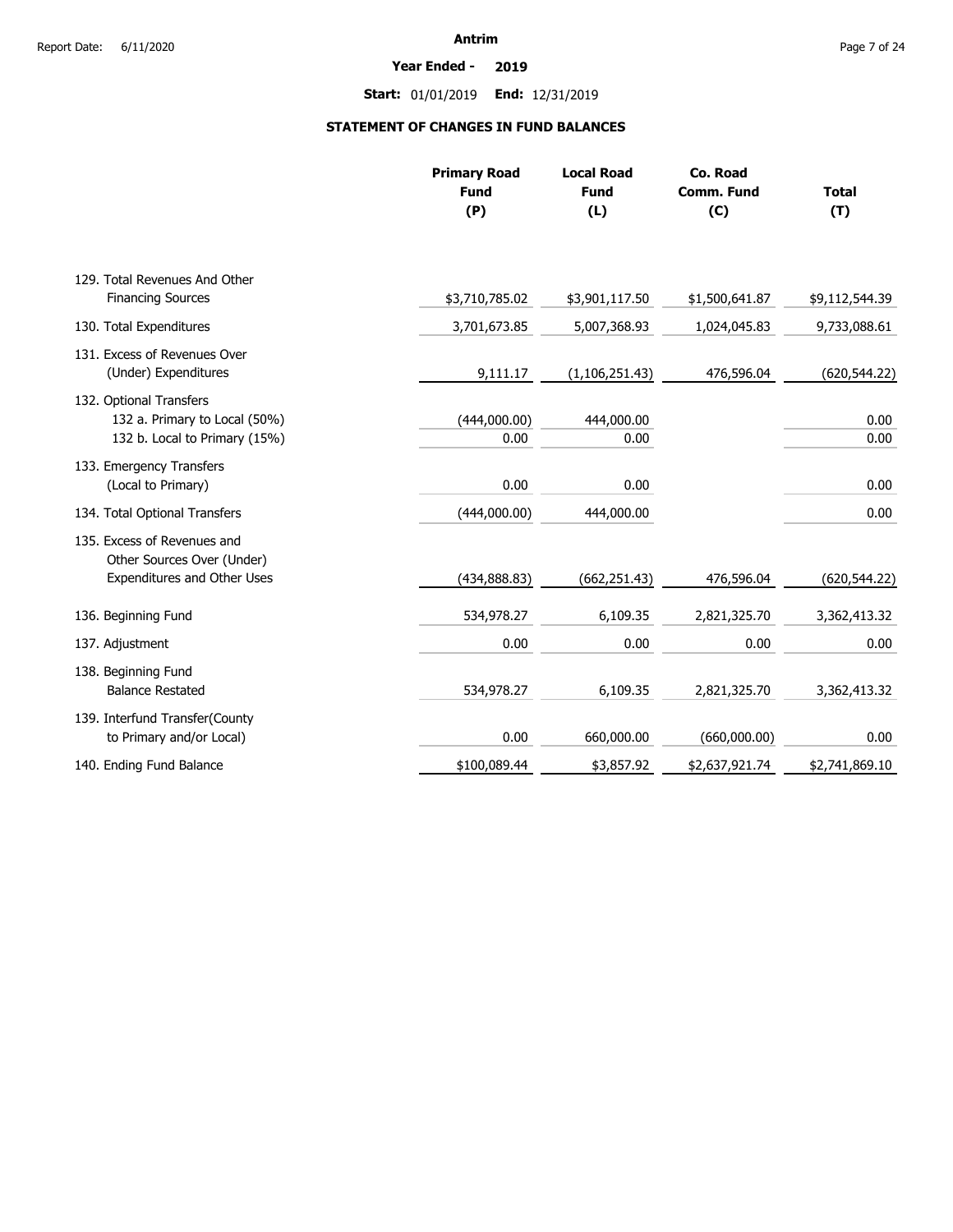**Year Ended - 2019**

**Start:** 01/01/2019 **End:** 12/31/2019

### **EQUIPMENT EXPENSE**

### Direct Equipment Expense

| 141. Labor and Fringe Benefits  |                                    | \$270,111.81 |              |
|---------------------------------|------------------------------------|--------------|--------------|
| 142. Depreciation               |                                    | 630,109.03   |              |
| 143. Other                      |                                    | 384,237.67   |              |
|                                 | 144. Total Direct                  |              | 1,284,458.51 |
| 145. Indirect Equipment Expense |                                    |              | 600,983.23   |
| Operating Equipment Expense     |                                    |              |              |
| 146. Labor and Fringe Benefits  |                                    | 0.00         |              |
| 147. Operating Expenses         |                                    | 317,241.36   |              |
|                                 | $\sim$ $\sim$ $\sim$ $\sim$ $\sim$ |              |              |

**148. Total Operating**

\$317,241.36

**149. TOTAL EQUIPMENT EXPENSE**

\$2,202,683.10

### **Equipment Rental Credits:**

|                                            | <b>Primary</b> | Local      | County     | <b>Total</b> |
|--------------------------------------------|----------------|------------|------------|--------------|
| 150. Construction/Capacity Improvement     | 0.00           | 0.00       |            | 0.00         |
| 151. Preservation - Structural Improvement | 62,576.57      | 114,136.70 |            | 176,713.27   |
| 152. Maintenance                           | 481,035.08     | 879,321.23 |            | 1,360,356.31 |
| 153. Inventory Operations                  | 0.00           | 0.00       | 34,645.58  | 34,645.58    |
| 154. MDOT                                  | 0.00           |            | 310,401.59 | 310,401.59   |
| 155. Other Reimbursable Charges            | 0.00           | 0.00       | 9,739.13   | 9,739.13     |
| 156. All Other Charges                     | 0.00           | 0.00       | 30,208.32  | 30,208.32    |
| 157. Total Equipment Rental Credits        | 543,611.65     | 993,457.93 | 384,994.62 | 1,922,064.20 |
|                                            | (A)            | (B)        | (C)        | (D)          |
| 158. (Gain) or Loss on Usage of Equipment  |                |            |            | 280,618.90   |

### **PRORATION OF EQUIPMENT USAGE GAIN OR LOSS**

### (Net Equipment Expense)

| 159. Equipment Rental Credits         | \$543,611.65 | \$993,457.93 | \$384,994,62 | \$1,922,064.20 |
|---------------------------------------|--------------|--------------|--------------|----------------|
|                                       | (A)          | (B)          | (C)          | (D)            |
| 160. Percent of Total                 | 28.28%       | 51.69 %      | 20.03 %      | 100.00 %       |
| 161. Prorated Total Equipment Expense | 622,978.25   | 1,138,501.51 | 441,203.34   | 2,202,683.10   |
| 162. Prorated Gain/Loss On Usage      | 79,366.60    | 145,043.58   | 56,208.72    | 280,618.90     |
| (Net Equipment Expense)               |              |              |              |                |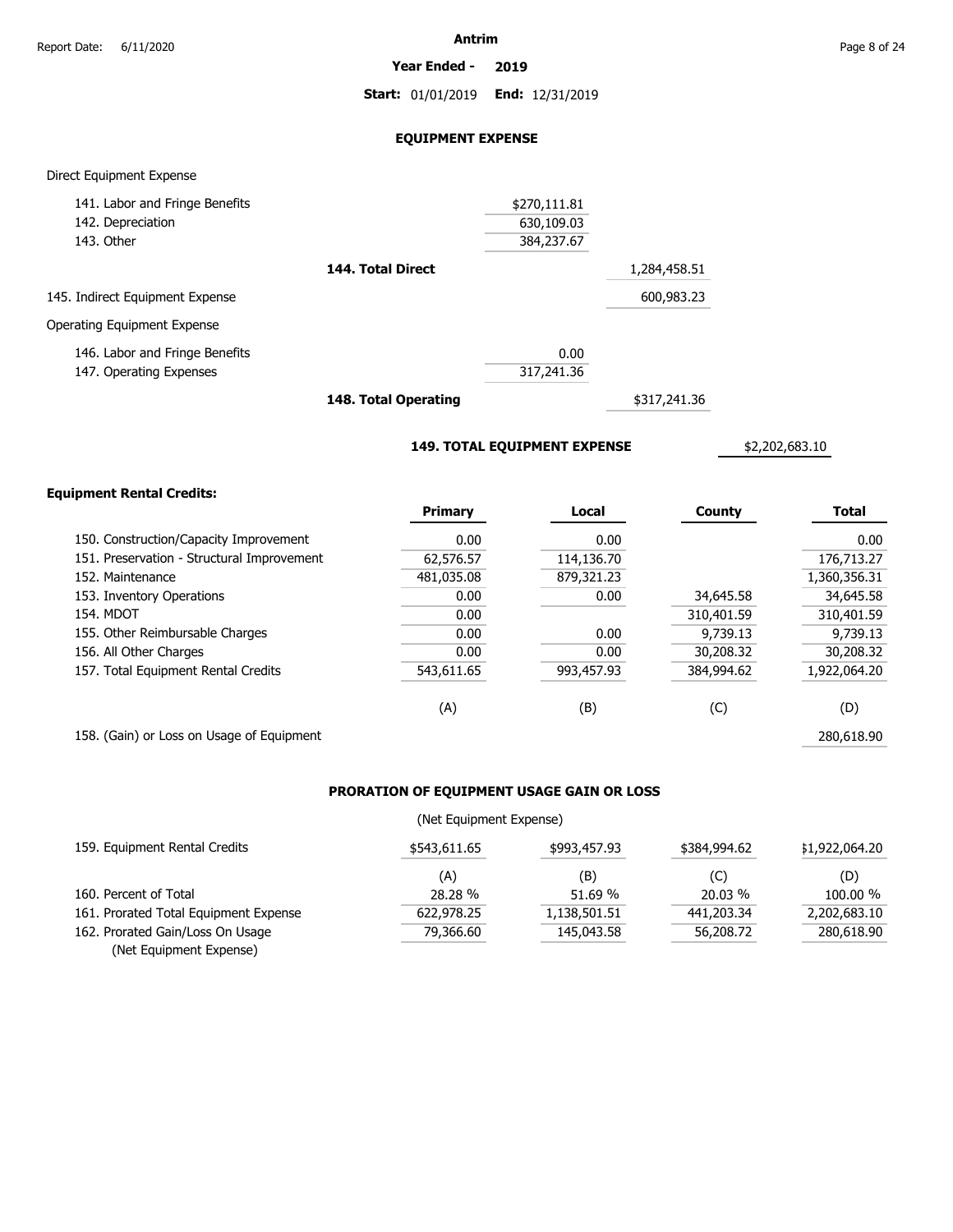# **Year Ended - 2019**

# **Start:** 01/01/2019 **End:** 12/31/2019

### **DISTRIBUTIVE EXPENSE - FRINGE BENEFITS**

|                                          | <b>Total Labor</b><br><b>Charge</b> |                           | <b>Distributive</b><br>Calc. |
|------------------------------------------|-------------------------------------|---------------------------|------------------------------|
| 163. Primary Construction/Cap. Imp.      | \$0.00                              |                           | \$0.00                       |
| 164. Primary Preservation - Struct. Imp. | 33,113.01                           |                           | 47,113.52                    |
| 165. Primary Maintenance                 | 243,753.65                          |                           | 346,815.13                   |
| 166. Local Construction/Cap. Imp.        | 0.00                                |                           | 0.00                         |
| 167. Local Preservation - Struct. Imp.   | 46,562.55                           |                           | 66,249.66                    |
| 168. Local Maintenance                   | 353,654.29                          |                           | 503,182.85                   |
| 169. Inventory                           | 9,699.87                            |                           | 0.00                         |
| 170. Equipment Expense - Direct          | 111,486.99                          |                           | 158,624.82                   |
| 171. Equipment Expense - Indirect        | 90,789.09                           |                           | 129,175.63                   |
| 172. Equipment Expense - Operating       | 0.00                                |                           | 0.00                         |
| 173. Administration                      | 209,072.48                          |                           | 264,053.29                   |
| 174. State Trunkline Maintenance         | 166,712.88                          |                           |                              |
| 175. Sundry Account Rec.                 | 8,738.71                            |                           |                              |
| 176. Capital Outlay                      | 1,750.73                            |                           | 2,490.93                     |
| 177. Other                               | 427,942.45                          |                           | 163,678.47                   |
| 178. Total Payroll                       | \$1,703,276.70                      |                           |                              |
| 179. Less Applicable Payroll             | 0.00                                |                           |                              |
| 180. Total Applicable Labor Cost         | \$1,703,276.70                      | <b>Total Distributive</b> | \$1,681,384.30               |

| \$995,579.60<br>\$26,309.85<br>\$179,721.61<br>\$48,510.99<br>\$647,579.38<br>\$0.00<br>181. Total Fringe Benefits<br>(5,529.72)<br>(113, 485.14)<br>(73, 816.94)<br>(2,999.03)<br>(20, 486.29)<br>0.00<br>182. Less: Benefits Recovered<br>0.00<br>0.00<br>0.00<br>0.00<br>0.00<br>0.00<br>183. Less: Refunds<br>882,094.46<br>23,310.82<br>159,235.32<br>42,981.27<br>573,762.44<br>0.00<br>184. Benefits to be Distributed<br>1,205,221.67<br>1,205,221.67<br>1,205,221.67<br>996,149.19<br>1,205,221.67<br>1,205,221.67<br>185. Applicable Labor Cost<br>0.035663<br>0.731894<br>0.019342<br>0.000000<br>0.159851<br>0.476064 |             | 709-714<br><b>Vacation</b><br><b>Holidav</b><br><b>Sick Leave</b><br>Longevity | 719<br><b>Workers</b><br>Comp.<br><b>Insurance</b> | $715 - 718$<br>Soc. Sec.<br><b>Retirement</b> | 716<br>Health<br><b>Insurance</b> | 717<br>Life and<br><b>Disability</b><br><b>Insurance</b> | 720 - 725<br><b>Other</b> | <b>Distributive</b><br><b>Total Calc.</b> |
|-----------------------------------------------------------------------------------------------------------------------------------------------------------------------------------------------------------------------------------------------------------------------------------------------------------------------------------------------------------------------------------------------------------------------------------------------------------------------------------------------------------------------------------------------------------------------------------------------------------------------------------|-------------|--------------------------------------------------------------------------------|----------------------------------------------------|-----------------------------------------------|-----------------------------------|----------------------------------------------------------|---------------------------|-------------------------------------------|
|                                                                                                                                                                                                                                                                                                                                                                                                                                                                                                                                                                                                                                   |             |                                                                                |                                                    |                                               |                                   |                                                          |                           | \$1,897,701.43                            |
|                                                                                                                                                                                                                                                                                                                                                                                                                                                                                                                                                                                                                                   |             |                                                                                |                                                    |                                               |                                   |                                                          |                           | (216, 317.12)                             |
|                                                                                                                                                                                                                                                                                                                                                                                                                                                                                                                                                                                                                                   |             |                                                                                |                                                    |                                               |                                   |                                                          |                           | 0.00                                      |
|                                                                                                                                                                                                                                                                                                                                                                                                                                                                                                                                                                                                                                   |             |                                                                                |                                                    |                                               |                                   |                                                          |                           | 1,681,384.31                              |
|                                                                                                                                                                                                                                                                                                                                                                                                                                                                                                                                                                                                                                   |             |                                                                                |                                                    |                                               |                                   |                                                          |                           |                                           |
|                                                                                                                                                                                                                                                                                                                                                                                                                                                                                                                                                                                                                                   | 186. Factor |                                                                                |                                                    |                                               |                                   |                                                          |                           | 1.422814                                  |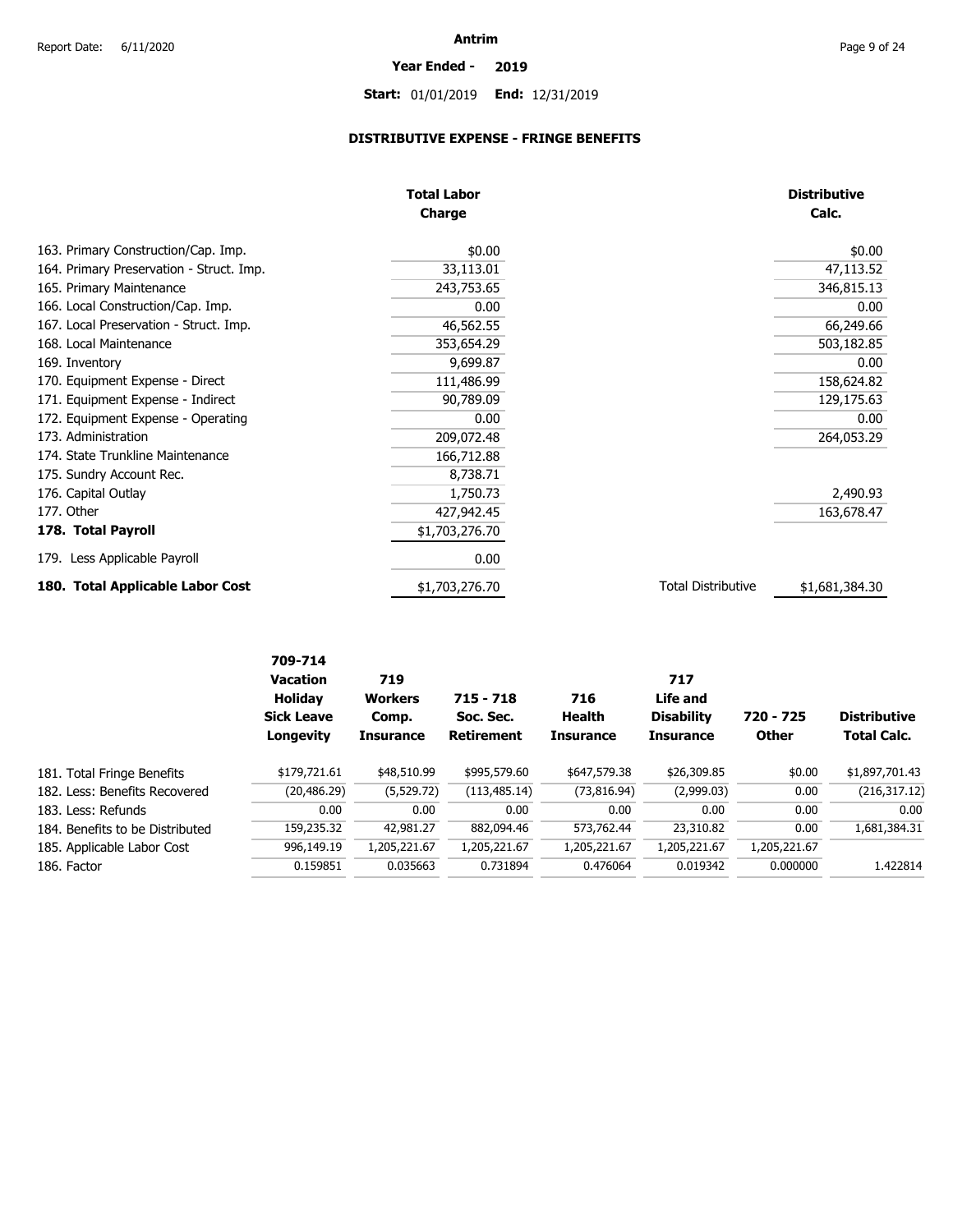# **Year Ended - 2019**

**Start:** 01/01/2019 **End:** 12/31/2019

## **DISTRIBUTIVE EXPENSE - OVERHEAD**

**Account No. 705 - 957** 

| Cost of<br><b>Operations</b>            |                | <b>Distributed</b><br><b>Total</b> |  |  |
|-----------------------------------------|----------------|------------------------------------|--|--|
| 187. Primary Construction/Cap. Imp.     | \$0.00         | \$0.00                             |  |  |
| 188. Primary Preservation - Struct Imp. | 1,523,614.55   | 57,752.61                          |  |  |
| 189. Primary Maintenance                | 1,750,385.47   | 66,350.63                          |  |  |
| 190. Local Construction/Cap. Imp.       | 0.00           | 0.00                               |  |  |
| 191. Local Preservation - Struct. Imp.  | 1,342,064.16   | 50,870.94                          |  |  |
| 192. Local Maintenance                  | 3,052,721.51   | 115,713.40                         |  |  |
| 193. Other                              | 0.00           | 0.00                               |  |  |
| 194. TOTAL                              | \$7,668,785.69 | \$290,687.58                       |  |  |

|                                | 790               | 791              |              | 716              |              |              |
|--------------------------------|-------------------|------------------|--------------|------------------|--------------|--------------|
|                                | <b>Small</b>      | <b>Inventory</b> | 882          | Health           |              |              |
|                                | <b>Road Tools</b> | Adjustment       | Liability    | <b>Insurance</b> | <b>Other</b> | Total        |
| 195. Expenses Distributed      | 10,501.49         | 4.072.36         | (24, 733.12) | 288,464.15       | 12,382,70    | \$290,687.58 |
| 196. Applicable Operation Cost | 7,668,785.69      | 7,668,785.69     | 7,668,785.69 | 7,668,785.69     | 7,668,785.69 |              |
| 197. Factor                    | 0.001369          | 0.000531         | (0.003225)   | 0.037615         | 0.001615     | \$0.037905   |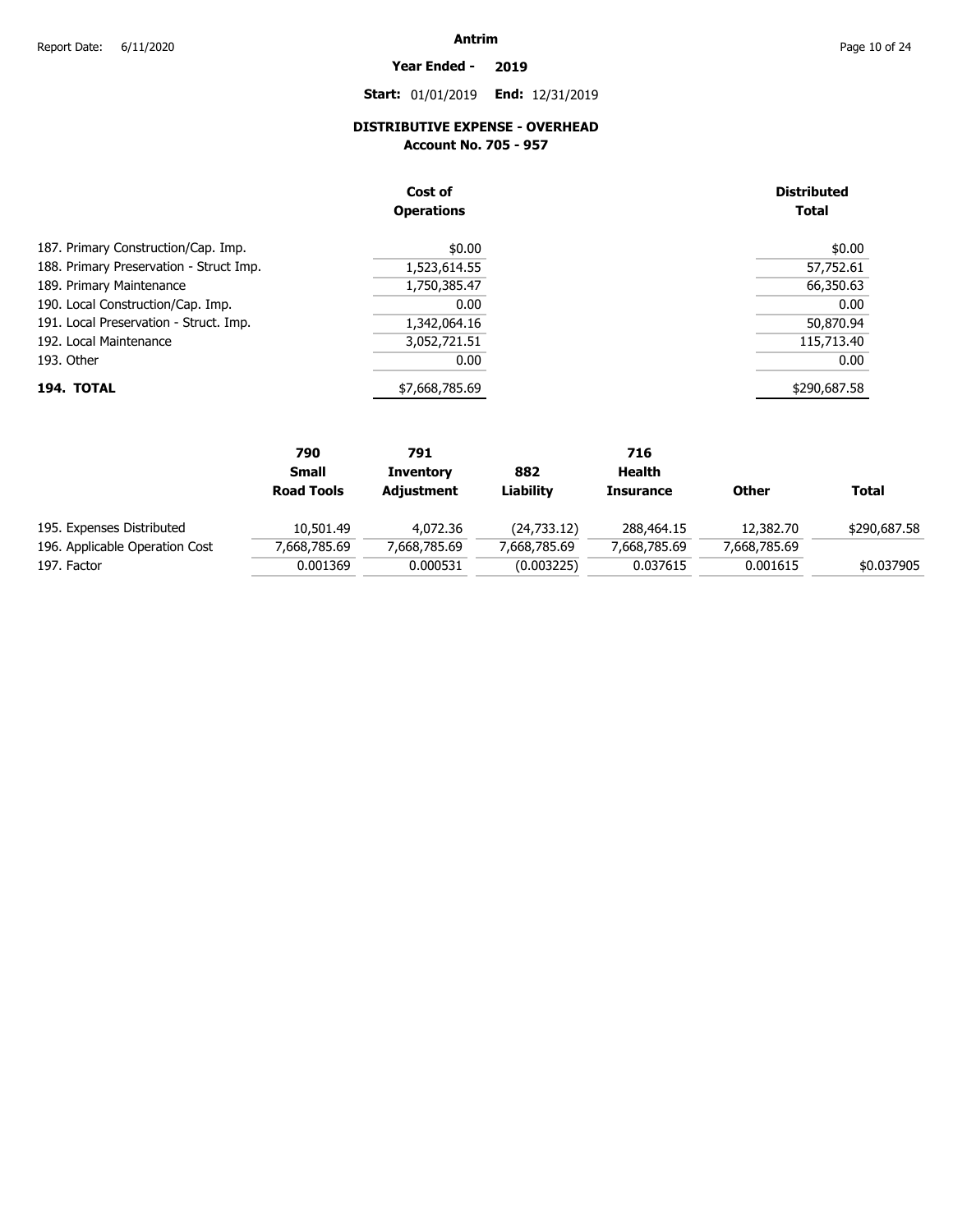#### **Year Ended - 2019**

### **Start:** 01/01/2019 **End:** 12/31/2019

### **ANALYSIS OF CONSTRUCTION AND MAINTENANCE**

Optional for noncontract counties

|                            |                | <b>Performed by County</b> |                | <b>Performed by Contractor</b> |                | <b>Totals</b>  |  |
|----------------------------|----------------|----------------------------|----------------|--------------------------------|----------------|----------------|--|
|                            | <b>Primary</b> | Local                      | Primary        | Local                          | Primary        | Local          |  |
| 198. Constr/Cap. Imp.      | \$0.00         | \$0.00                     | \$0.00         | \$0.00                         | \$0.00         | \$0.00         |  |
| 199. Preser - Struct. Imp. | 266,561.49     | 585,114.12                 | 1,314,805.67   | 807,820.98                     | 1,581,367.16   | 1,392,935.10   |  |
| 200. Special Assessment    | 0.00           | 0.00                       | 0.00           | 0.00                           | 0.00           | 0.00           |  |
| 201. Maintenance           | 1,735,772.67   | 2,183,676.37               | 80,963.43      | 984,758.54                     | 1,816,736.10   | 3,168,434.91   |  |
| 202. Total                 | \$2,002,334.16 | \$2,768,790.49             | \$1,395,769.10 | \$1,792,579.52                 | \$3,398,103.26 | \$4,561,370.01 |  |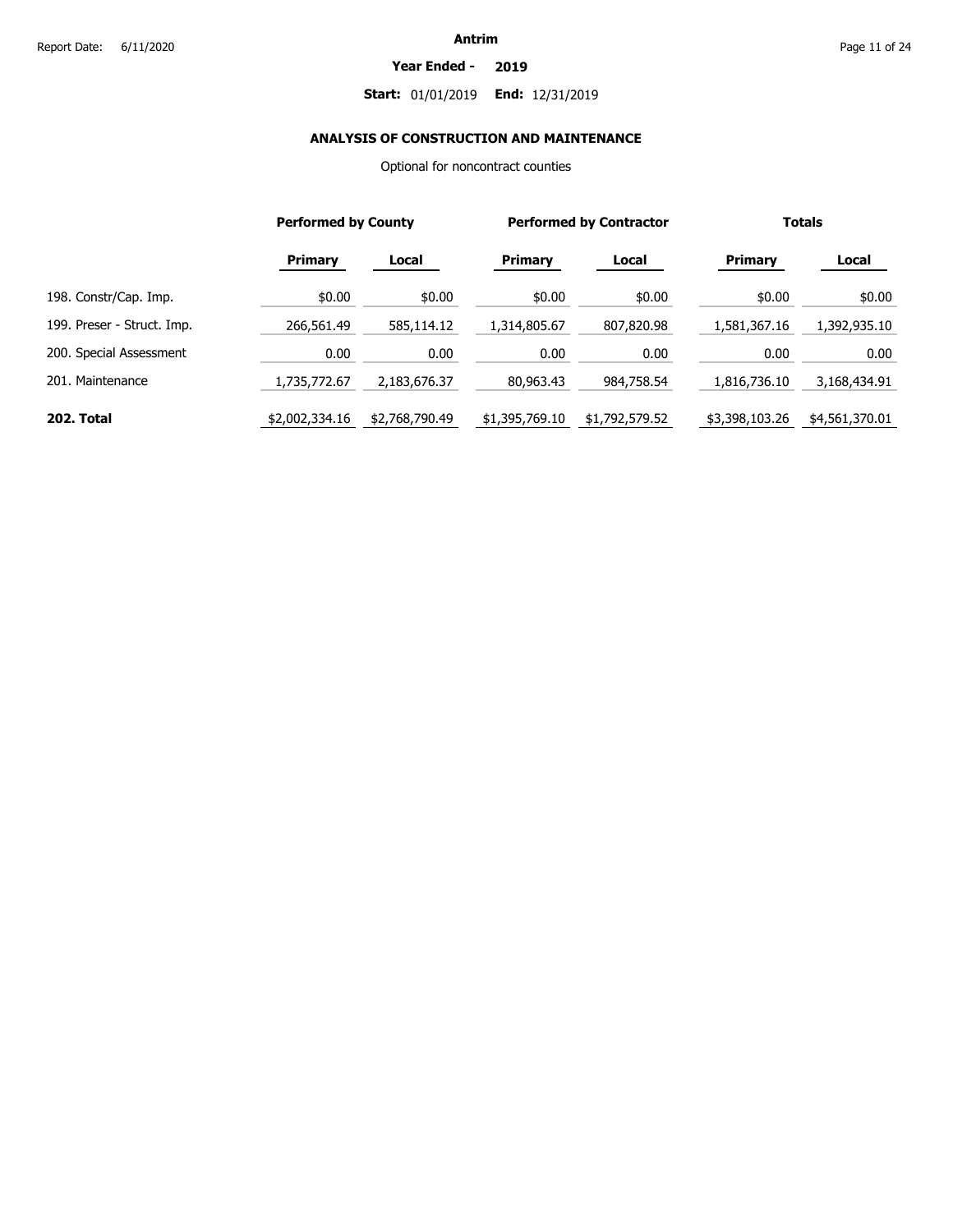#### **Year Ended - 2019**

**Start:** 01/01/2019 **End:** 12/31/2019

### **ANALYSIS OF ACCOUNTS RECEIVABLE**

Optional for noncontract counties

|                                     | <b>Trunkline</b>   | <b>MDOT</b>  |
|-------------------------------------|--------------------|--------------|
|                                     | <b>Maintenance</b> | <b>Other</b> |
| 203. Labor                          | \$166,712.88       | \$8,738.71   |
| 204. Fringe Benefits                | 191,532.99         | 10,049.52    |
| 205. Equipment Rental               | 286,650.45         | 23,751.14    |
| 206. Materials                      | 59,149.98          | 4,877.95     |
| 207. Handling Charges               | 0.00               | 0.00         |
| 208. Overhead                       | 93,629.56          | 4,002.17     |
| 209. Other                          | 0.00               | 0.00         |
| 210. Total Charges for Current Year | \$797,675.86       | \$51,419.49  |
| 211. Beginning Balance              | 87,598.06          | 402.12       |
| 212. Sub-Total                      | 885,273.92         | 51,821.61    |
| 213. Less Credits                   | (767,050.67)       | (51, 407.00) |
| 214. Ending Balance                 | \$118,223.25       | \$414.61     |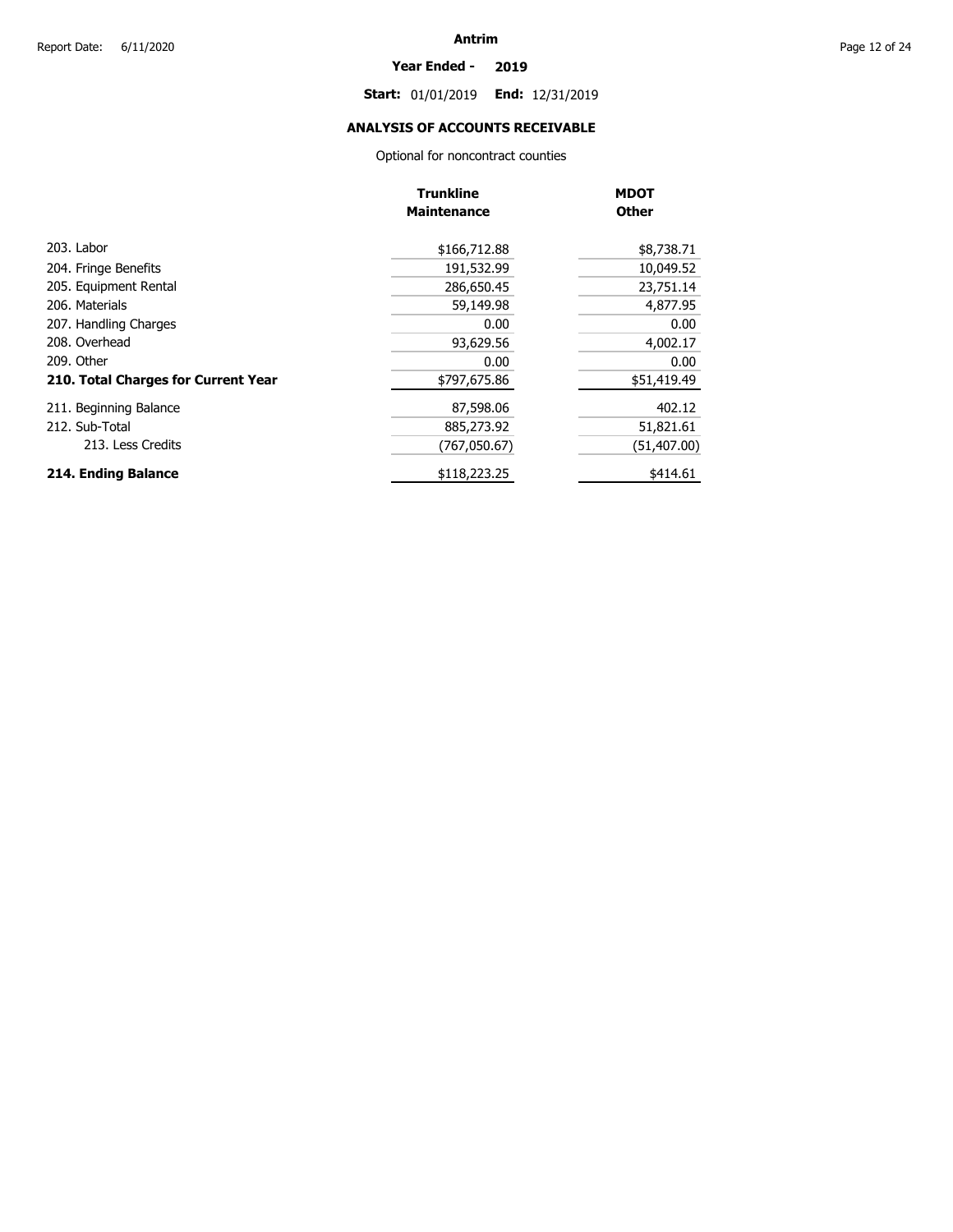#### **Year Ended - 2019**

**Start:** 01/01/2019 **End:** 12/31/2019

### **SCHEDULE OF CAPITAL OUTLAY**

| 215. Land and Improvements (971 - 974)  | \$0.00       |
|-----------------------------------------|--------------|
| 216. Buildings (975)                    | 23,196.30    |
| 217. Equipment Road (976, 981)          | 820,188.67   |
| 218. Equipment Shop (977)               | 0.00         |
| 219. Equipment Engineers (978)          | 0.00         |
| 220. Equipment - Yard and Storage (979) | 6,060.00     |
| 221. Equipment Office (980)             | 4,417.50     |
| 222. Depletable Assets (987)            | 0.00         |
| 223. Total Capital Outlay:              | \$853,862.47 |

|                                           | <b>Primary</b> | Local  | Countv       | <b>Total</b> |
|-------------------------------------------|----------------|--------|--------------|--------------|
| 224. Total Capital Outlay:                | 0.00           | 0.00   | 853,862.47   | 853,862.47   |
| 225. Less: Equipment Retirements 689      | 0.00           | 0.00   | (6, 196.38)  | (6, 196.38)  |
| 226. Sub-total                            | 0.00           | 0.00   | 847,666.09   | 847,666.09   |
| 227. Less: Depreciation and Depletion 968 | 0.00           | 0.00   | (728,924.33) | (728,924.33) |
| 228. Net Capital Outlay Expenditure       | \$0.00         | \$0.00 | \$118,741.76 | \$118,741.76 |

### **DISTRIBUTION OF GAIN OR LOSS ON DISPOSAL OF ASSETS**

|                                               | Primary | Local | County                  | Total        |
|-----------------------------------------------|---------|-------|-------------------------|--------------|
| 229. Beginning Capital Asset Balance          |         |       |                         |              |
| Prior Year's Report (Pg. 3)                   | 0.00    | 0.00  | 3,412,530.14            | 3,412,530.14 |
| 230. Percentage of Total                      | 0.00%   | 0.00% | 100.00<br>$\frac{0}{0}$ | 100.00 %     |
| 231. Gain or (loss) on disposal of assets 693 | 0.00    | 0.00  | 51,996.62               | 51,996.62    |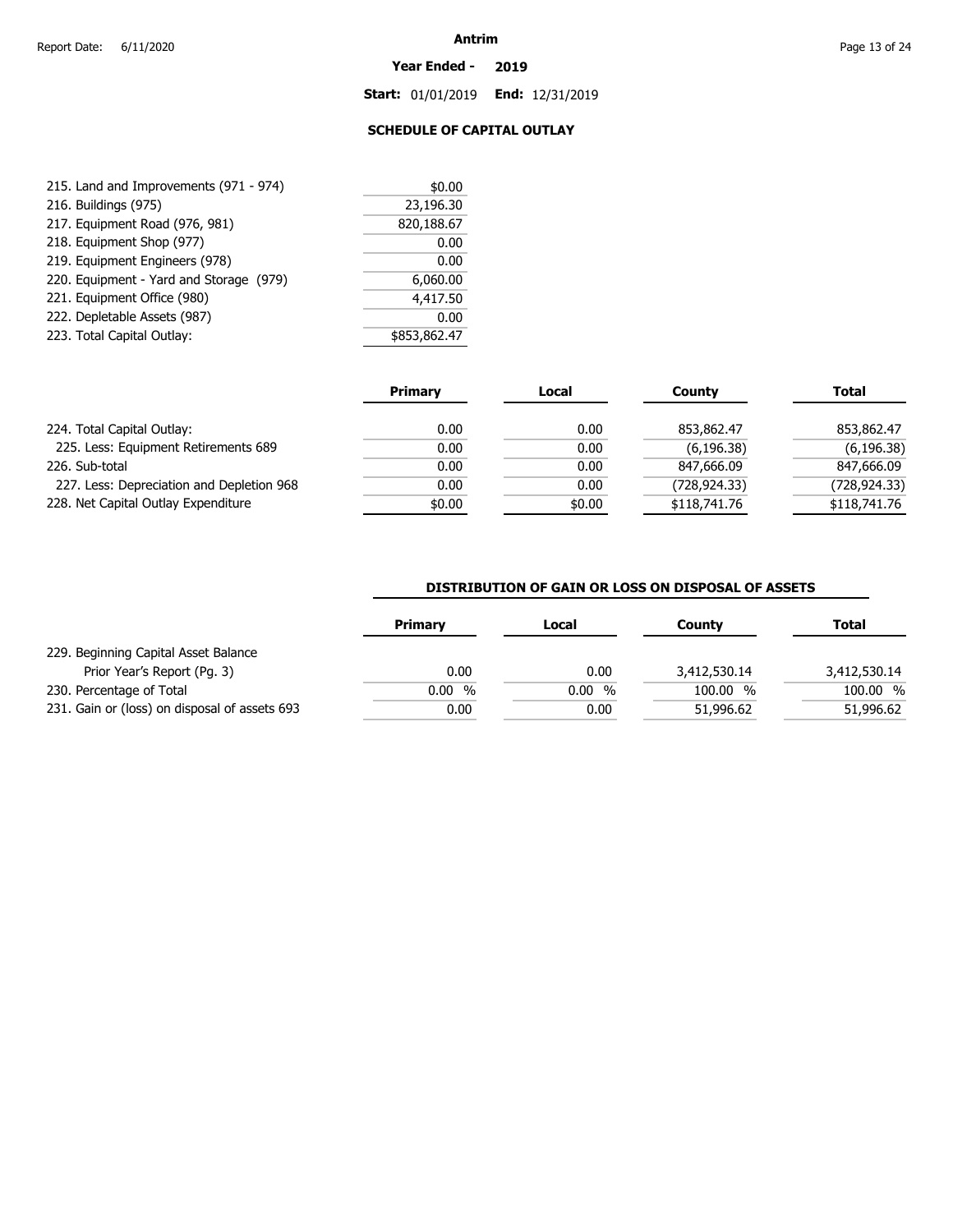#### **Year Ended - 2019**

**Start:** 01/01/2019 **End:** 12/31/2019

# **PRESERVATION EXPENDITURES - 90% OF MTF RETURNS**

(For Compliance with Section 12(16) of Act 51)

|                                                           | <b>Primary</b><br><b>Road Fund</b> | Local<br><b>Road Fund</b> | <b>Total</b>   |
|-----------------------------------------------------------|------------------------------------|---------------------------|----------------|
|                                                           |                                    |                           |                |
| 232. Michigan Transportation Fund (MTF) Returns           |                                    |                           | \$5,754,363.58 |
| <b>DEDUCTIONS</b>                                         |                                    |                           |                |
| 233. Administrative Expense (from Page 6                  |                                    |                           |                |
| Expenditures)                                             |                                    |                           | 525,159.33     |
| 234. Total Capital Outlay (from Page 13)                  |                                    |                           | 853,862.47     |
| 235. Debt Principal Payment (from Page 6<br>Expenditures) |                                    |                           | 0.00           |
| 236. Interest Expense (from Page 6 Expenditures)          |                                    |                           | 0.00           |
| 236 a. Total Deductions                                   |                                    |                           | 1,379,021.80   |
| 236 b. Adjusted MTF Returns                               |                                    |                           | 4,375,341.78   |
| 237. Preser - Struct Imp (from Page 6 Expenditures)       | \$1,581,367.16                     | \$1,392,935.10            | 2,974,302.26   |
| 238. Routine Maintenance (from Page 6 Expenditures)       | 1,816,736.10                       | 3,168,434.91              | 4,985,171.01   |
| 239. Less Federal Aid for Preser - Struct Imp             | 0.00                               | 0.00                      | 0.00           |
| 240. TOTAL RD EXPENSE (Excluding Fed Aid)                 | 3,398,103.26                       | 4,561,370.01              | 7,959,473.27   |
| 241. 90% of Adjusted MTF Returns                          |                                    |                           | 3,937,807.60   |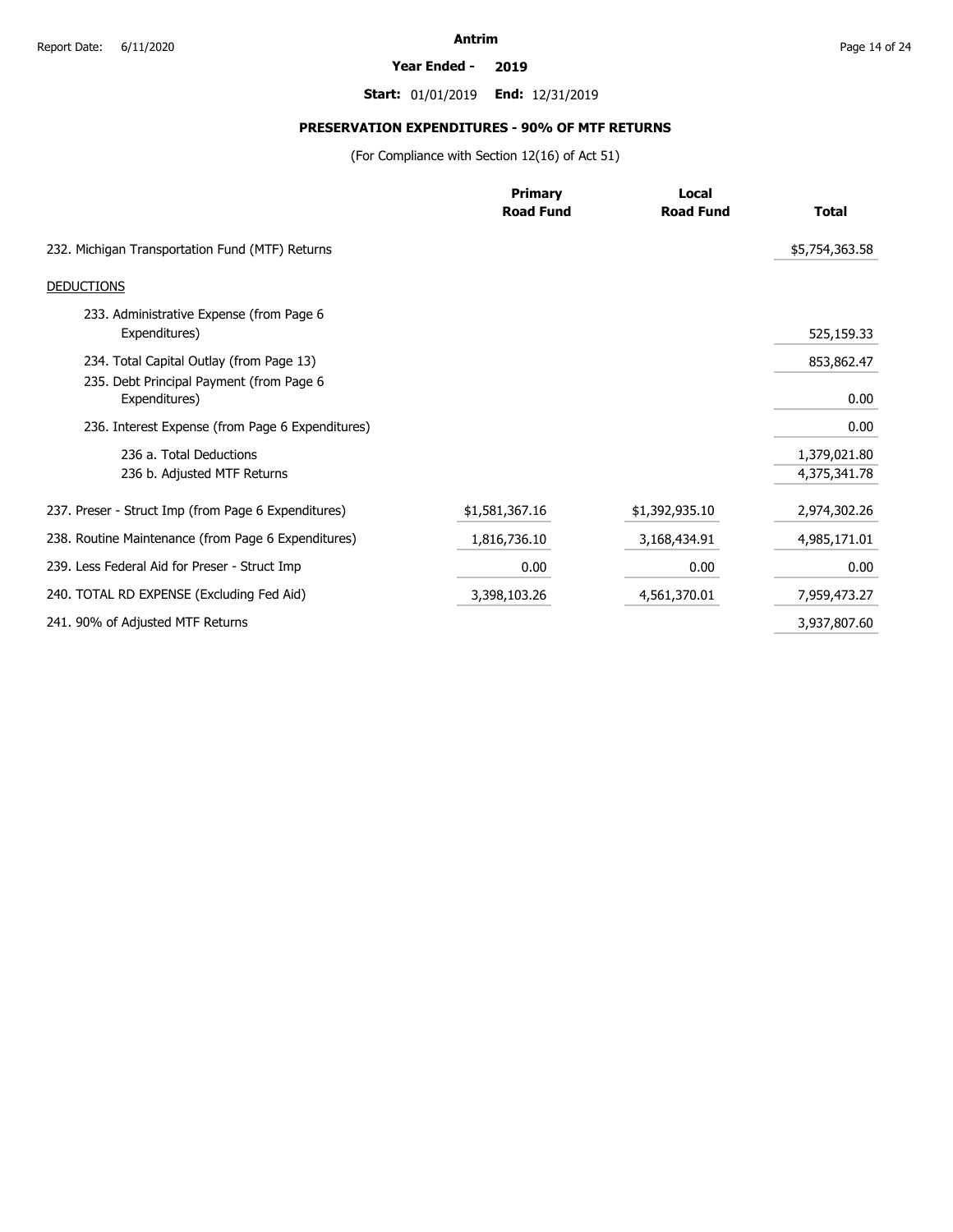**Year Ended - 2019**

### **Start:** 01/01/2019 **End:** 12/31/2019

### **TEN YEARS OF QUALIFIED EXPENDITURES FOR NON MOTORIZED IMPROVEMENTS**

(for Compliance with Section 10K of Act 51)

| <b>Fiscal Year</b> | 2010 | 2011      | 2012 | 2013       | 2014       |
|--------------------|------|-----------|------|------------|------------|
| Expenditures (\$)  | 0.00 | 68,000.00 | 0.00 | 80,000.00  | 322,701.65 |
| <b>Fiscal Year</b> | 2015 | 2016      | 2017 | 2018       | 2019       |
| Expenditures (\$)  | 0.00 | 49,000.00 | 0.00 | 200,000.00 | 0.00       |

**242. TOTAL** \$719,701.65

Total must equal or exceed 1% of your Fiscal Year MTF returns multiplied by 10

 $5,754,363.58 \times .10 = 575,436.36$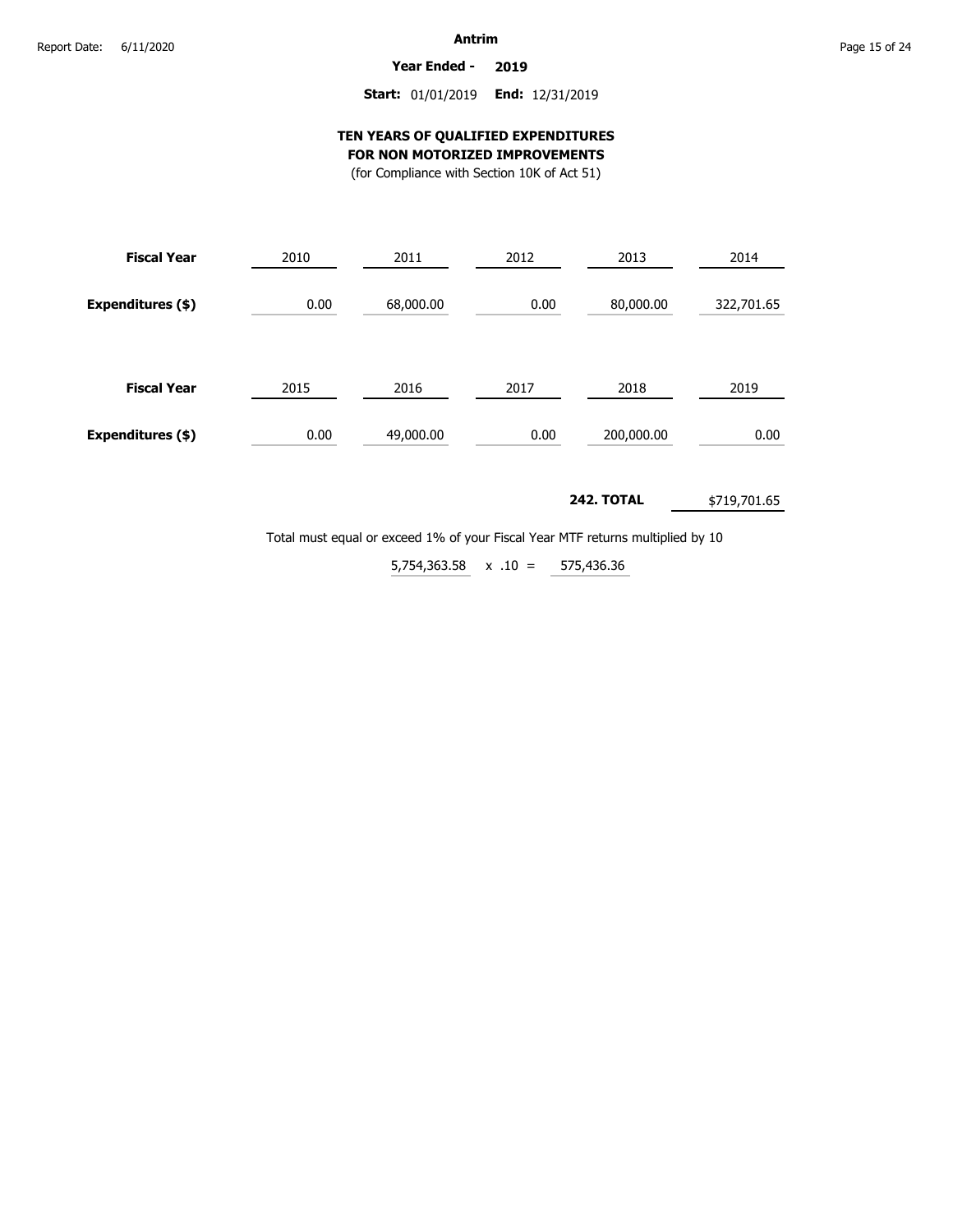#### **Year Ended - 2019**

**Start:** 01/01/2019 **End:** 12/31/2019

## **INDIRECT EQUIPMENT AND STORAGE EXPENSE Activity 511**

| <b>Account Number</b> | <b>Account Name</b>                           | <b>Amount Recorded</b> |
|-----------------------|-----------------------------------------------|------------------------|
| 707                   | Wages - Shop and Garage                       | \$90,789.09            |
| 712-724               | Fringe Benefits - Shop Employees              | 129,175.63             |
| 721                   | Drug Testing                                  | 3,502.84               |
| 728                   | Office Supplies - Shop                        | 0.00                   |
| 731                   | Janitor Supplies - Shop                       | 6,228.48               |
| 733                   | <b>Welding Supplies</b>                       | 5,374.62               |
| 734                   | Safety Supplies - Shop                        | 0.00                   |
| 736                   | <b>Tire Shop Supplies</b>                     | 0.00                   |
| 737                   | Shop Supplies                                 | 29,393.04              |
| 791                   | Equipment Material/Parts Inventory Adjustment | 410.69                 |
| 801                   | Contractual Services - Shop                   | 0.00                   |
| 805                   | <b>Health Services</b>                        | 0.00                   |
| 806                   | <b>Laundry Services</b>                       | 11,894.07              |
| 807                   | Data Processing - Shop                        | 0.00                   |
| 810                   | Education Expense - Shop                      | 0.00                   |
| 850-859               | Communications - Shop                         | 4,301.70               |
| 861                   | Travel and Mileage - Shop Employees           | 0.00                   |
| 862                   | Freight Costs                                 | 178.05                 |
| 875                   | Insurance - Shop Buildings                    | 13,760.00              |
| 876                   | Insurance - Boiler and Machine                | 0.00                   |
| 878                   | Insurance - Fleet                             | 64,127.10              |
| 883                   | Insurance - Underground Tank                  | 0.00                   |
| 921-923               | Utilities - Shop and Storage Buildings        | 52,796.77              |
| 931                   | <b>Buildings Repairs and Maintenance</b>      | 54,751.77              |
| 932                   | Yard and Storage Repairs and Maintenance      | 27,935.42              |
| 933                   | Shop Equipment Repairs and Maintenance        | 0.00                   |
| 934                   | Office Equipment Repairs and Maintenance      | 0.00                   |
| 941                   | Equipment Rental - Shop Pickup/Wrecker        | 0.00                   |
| 944-947               | Underground Storage Tank Expense              | 0.00                   |
| 956                   | Safety Expense - Shop                         | 8,378.78               |
| 968                   | Depreciation - Shop Building                  | 55,621.17              |
| 968                   | Depreciation - Storage Building               | 9,355.51               |
| 968                   | Depreciation - Shop Equipment                 | 13,552.32              |
| 968                   | Depreciation - Stockroom Expense              | 0.00                   |
| 707                   | Other:                                        | 19,456.18              |

**243. TOTAL** 

\$600,983.23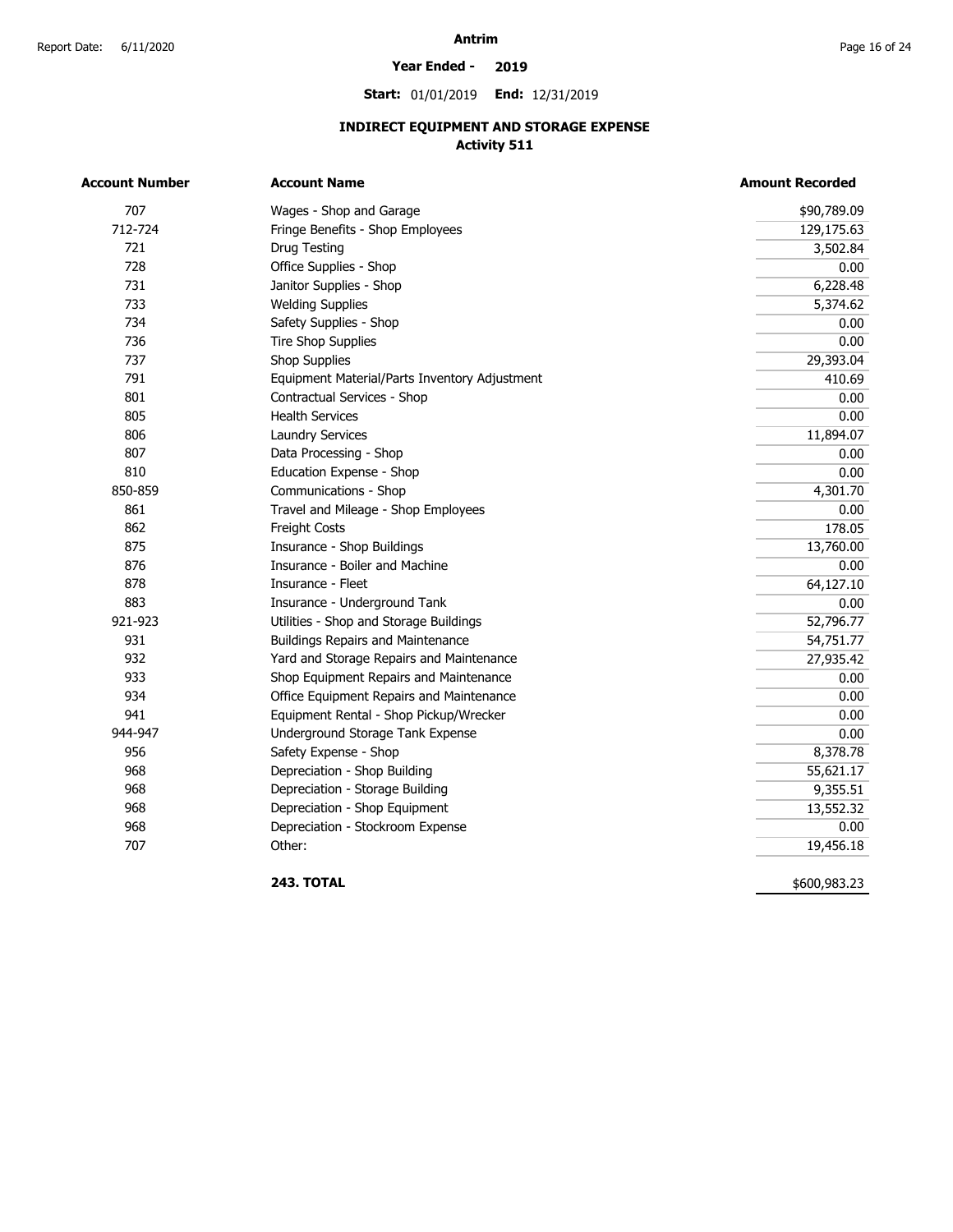#### **Year Ended - 2019**

**Start:** 01/01/2019 **End:** 12/31/2019

### **ADMINISTRATIVE EXPENSE SCHEDULE AND ALLOCATION**

(for Compliance with Section 14(4) of Act 51)

| <b>Account Number</b>                          | <b>Account Name</b>                           | <b>Amount Recorded</b> |
|------------------------------------------------|-----------------------------------------------|------------------------|
| 703-708                                        | Salaries and Wages                            | \$207,753.97           |
| 709-714                                        | Administrative Leave                          | 0.00                   |
| 724                                            | Fringe Benefits                               | 264,053.29             |
| 727                                            | Postage                                       | 1,035.80               |
| 728                                            | <b>Office Supplies</b>                        | 6,485.55               |
| 730                                            | Dues and Subscriptions                        | 12,403.47              |
| 801                                            | <b>Contractual Services</b>                   | 0.00                   |
| 803                                            | Legal Services                                | 4,328.00               |
| 804                                            | Auditing and Accounting Services              | 13,129.43              |
| 807                                            | Data Processing                               | 26,793.74              |
| 810                                            | Education                                     | 7,266.64               |
| 850-853                                        | Communications                                | 6,398.20               |
| 861                                            | <b>Travel and Mileage</b>                     | 11,553.25              |
| 862                                            | Freight                                       | 0.00                   |
| 873                                            | <b>Public Relations</b>                       | 0.00                   |
| 874                                            | Advertising                                   | 593.60                 |
| 875                                            | Insurance - Building and Contents             | 0.00                   |
| 876                                            | Insurance - Boiler and Machinery              | 0.00                   |
| 877                                            | Insurance - Bonds                             | 0.00                   |
| 880                                            | Insurance - Umbrella                          | 0.00                   |
| 881                                            | Insurance - Errors and Omissions              | 0.00                   |
| 882                                            | Insurance - General Liability                 | 0.00                   |
| 920-923                                        | <b>Utilities</b>                              | 5,341.84               |
| 931                                            | <b>Building Repair/Maintenance</b>            | 727.23                 |
| 934                                            | Office Equipment Repair/Maintenance           | 0.00                   |
| 942                                            | <b>Building Rental</b>                        | 0.00                   |
| 955-956                                        | <b>Miscellaneous</b>                          | 32,788.82              |
| 966-967                                        | Overhead                                      | 0.00                   |
| 968                                            | Depreciation - Buildings                      | 0.00                   |
| 968                                            | Depreciation - Engineering Equipment          | 2,214.03               |
| 968                                            | Depreciation - Office Equipment and Furniture | 18,072.27              |
|                                                | Other:                                        | 7,082.20               |
|                                                | <b>244. TOTAL</b>                             | \$628,021.33           |
| <b>Less: Credits to Administrative Expense</b> |                                               |                        |
| 646                                            | Handling Charges on Materials Sold            | (5,054.78)             |
| 629                                            | Overhead - State Trunkline Maintenance        | (97.631.73)            |

|     | 245. Net Administrative Expense                | \$525,159.33    |
|-----|------------------------------------------------|-----------------|
|     | <b>Total Credits to Administrative Expense</b> | \$(102, 862.00) |
|     | Other:                                         | 0.00            |
| 691 | Purchase Discounts                             | (175.49)        |
| 629 | Overhead - State Trunkline Maintenance         | (97,631.73)     |
|     |                                                |                 |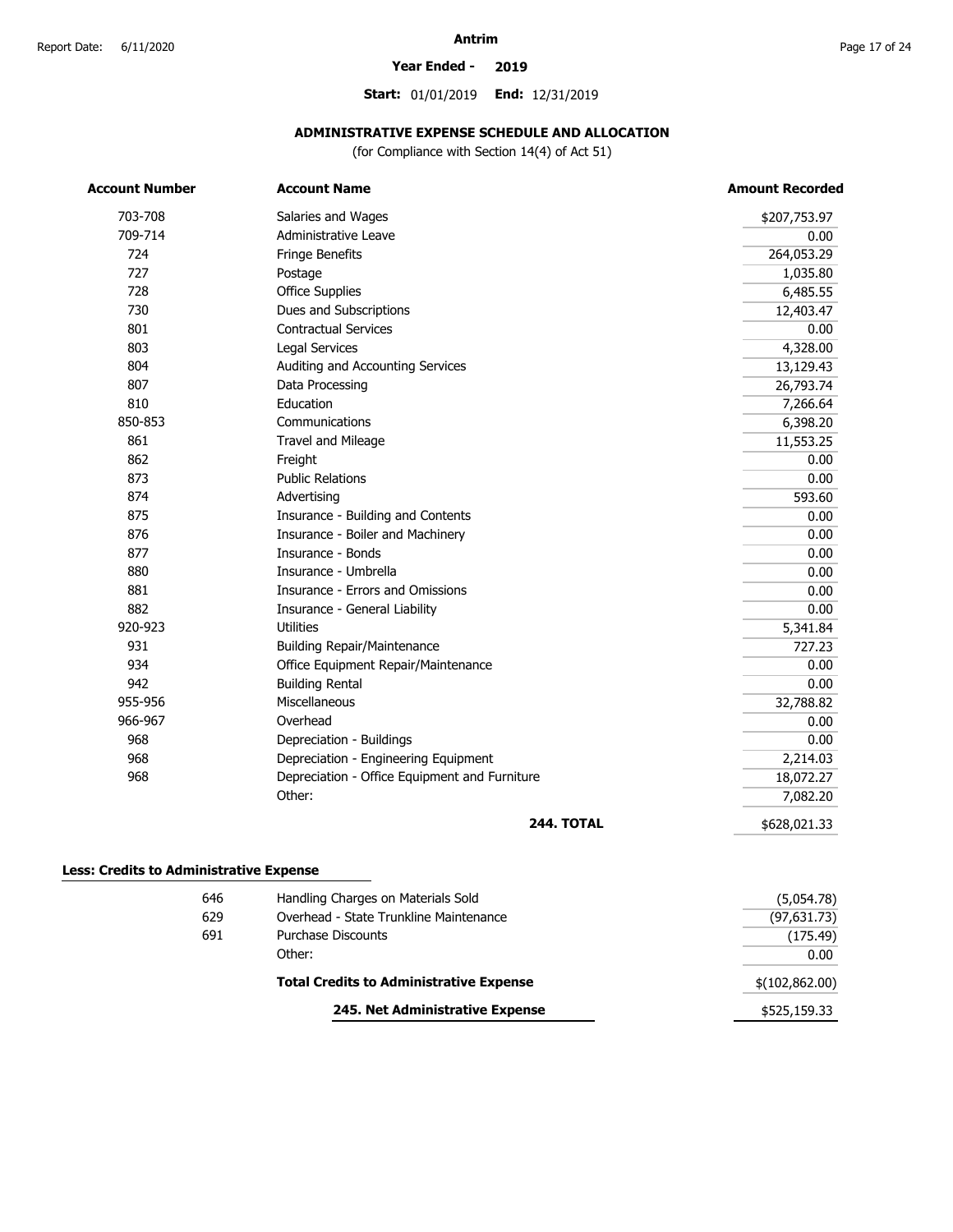**Year Ended - 2019**

**Start:** 01/01/2019 **End:** 12/31/2019

### **Forest Road Report**

This information is required by Act 231, P.A. of 1987, as amended.

| <b>Road Name</b> | Location      |            | Amount Spent (\$) | <b>Project Type</b>   |
|------------------|---------------|------------|-------------------|-----------------------|
| Mancelona Road   | Mancelona Twp |            |                   | 51,103.19 Resurfacing |
|                  |               | 246. Total | \$51,103.19       |                       |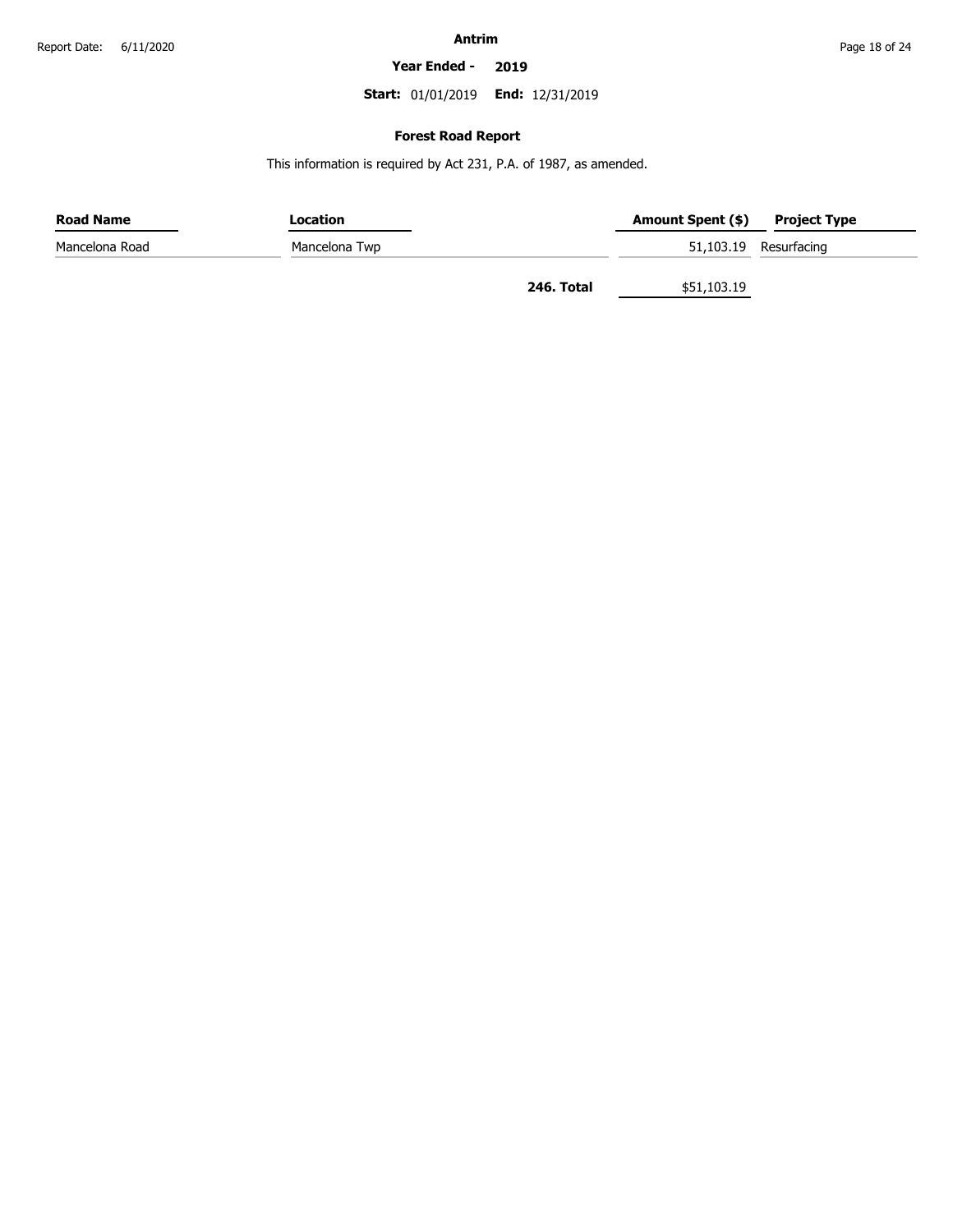#### **Year Ended - 2019**

### **Start:** 01/01/2019 **End:** 12/31/2019

### **CONSTRUCTION / CAPACITY IMPROVEMENTS / STRUCTURAL IMPROVEMENTS Summary**

### **CONSTRUCTION / CAPACITY IMPROVEMENTS**

|                                      | Primary System |     |                           |              | Local System |     |              |
|--------------------------------------|----------------|-----|---------------------------|--------------|--------------|-----|--------------|
| <b>ROADS</b>                         | *Unit          |     |                           | Expenditures | *Unit        |     | Expenditures |
| 247. New Construction, New Location  | 0.00           | mi. | $\boldsymbol{\mathsf{x}}$ | \$0.00       | 0.00         | mi. | \$0.00       |
| 248. Widening                        | 0.00           | mi. |                           | 0.00         | 0.00         | mi. | 0.00         |
| <b>BRIDGES</b>                       |                |     |                           |              |              |     |              |
| 249. New Location                    | $0.00$ ea.     |     |                           | 0.00         | 0.00         | ea. | 0.00         |
| 250. TOTAL CONSTRUCTION/CAPACITY IMP |                |     |                           | \$0.00       |              |     | \$0.00       |

### **PRESERVATION - STRUCTURAL IMPROVEMENTS**

| Primary System                              |            | Local System |   |                |            |  |                |
|---------------------------------------------|------------|--------------|---|----------------|------------|--|----------------|
| <b>ROADS</b>                                | *Unit      |              |   | Expenditures   | *Unit      |  | Expenditures   |
| 251. Reconstruction                         | 0.46 mi.   |              | X | \$198,165.04   | 0.59 mi.   |  | \$342,075.04   |
| 252. Resurfacing                            | 7.37 mi.   |              |   | 1,383,202.12   | 5.82 mi.   |  | 820,380.41     |
| 253. Gravel Surfacing                       | 0.00       | mi.          |   | 0.00           | 1.76 mi.   |  | 230,479.65     |
| 254. Paving Gravel Roads                    | $0.00$ mi. |              |   | 0.00           | $0.00$ mi. |  | 0.00           |
| SAFETY PROJECTS                             |            |              |   |                |            |  |                |
| 255. Intersection Improvements              | $0.00$ ea. |              |   | 0.00           | $0.00$ ea. |  | 0.00           |
| 256. Railroad Crossing Improvements         | $0.00$ ea. |              |   | 0.00           | $0.00$ ea. |  | 0.00           |
| 257. Other                                  | $0.00$ ea. |              |   | 0.00           | $0.00$ ea. |  | 0.00           |
| <b>MISCELLANEOUS</b>                        |            |              |   |                |            |  |                |
| 258. Roadside Parks                         | 0.00       | ea.          |   | 0.00           | $0.00$ ea. |  | 0.00           |
| 259. Other                                  | $0.00$ ea. |              |   | 0.00           | $0.00$ ea. |  | 0.00           |
| 260. Subtotals                              |            |              |   | 1,581,367.16   |            |  | 1,392,935.10   |
| <b>BRIDGES</b>                              |            |              |   |                |            |  |                |
| 261. Replacement                            | $0.00$ ea. |              |   | 0.00           | $0.00$ ea. |  | 0.00           |
| 262. Recondition or Repair                  | $0.00$ ea. |              |   | 0.00           | $0.00$ ea. |  | 0.00           |
| 263. Replace with Culvert                   | $0.00$ ea. |              |   | 0.00           | $0.00$ ea. |  | 0.00           |
| 264. Bridge Subtotals                       |            |              |   | 0.00           |            |  | 0.00           |
| <b>265. TOTAL PRESERVATION - STRUCT IMP</b> |            |              |   | \$1,581,367.16 |            |  | \$1,392,935.10 |

\*All Units are to be reported in the Fiscal Year that the project is opened for use.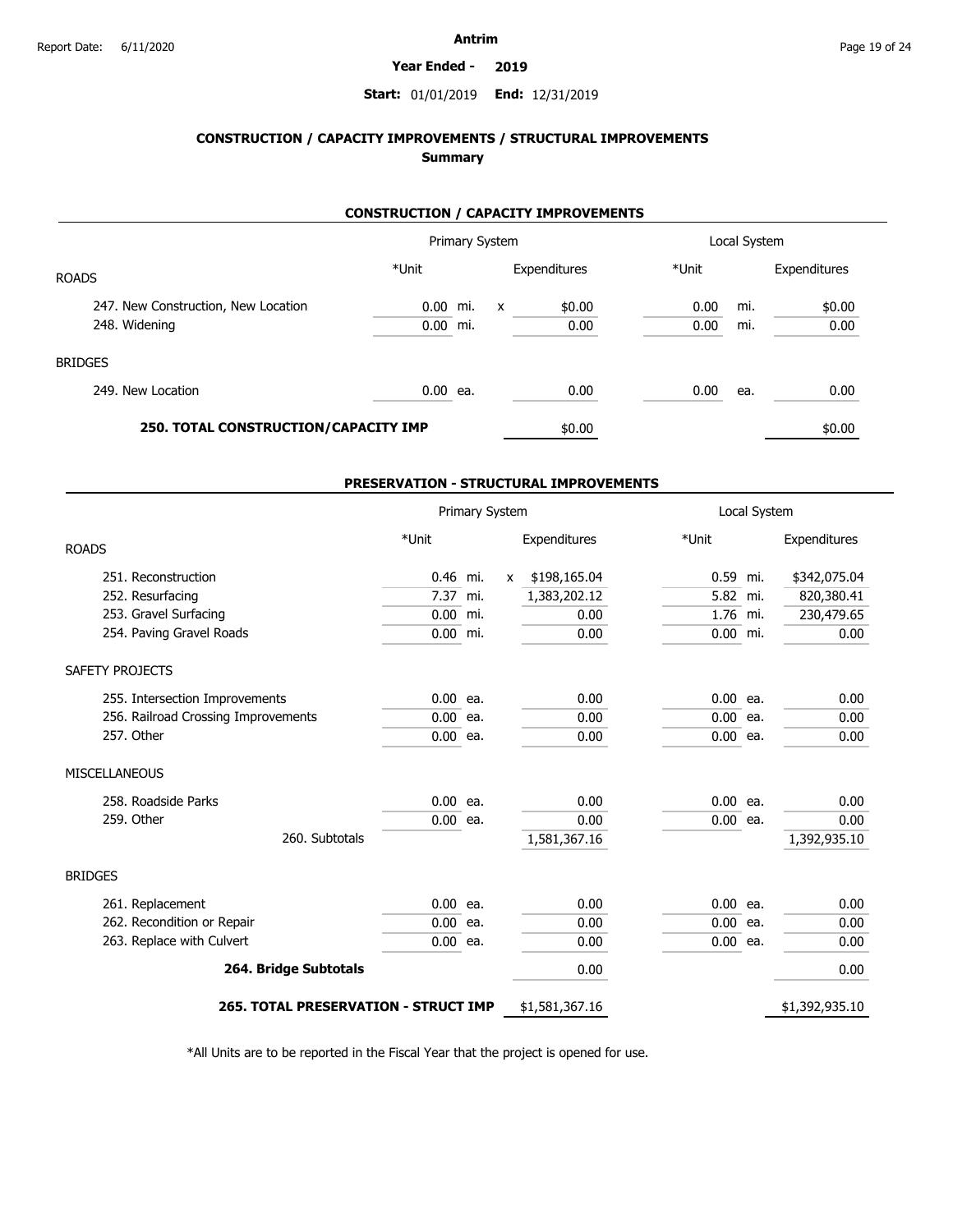#### **Year Ended - 2019**

### **Start:** 01/01/2019 **End:** 12/31/2019

### **SCHEDULE OF TOWNSHIP MILEAGE AND POPULATION**

|                                | <b>Local Roads</b>                         |                                            |                                            |                                              | <b>Primary Roads</b>                                |                                            |                                                              |                                            |
|--------------------------------|--------------------------------------------|--------------------------------------------|--------------------------------------------|----------------------------------------------|-----------------------------------------------------|--------------------------------------------|--------------------------------------------------------------|--------------------------------------------|
|                                |                                            | Miles Outside<br><b>Municipalities</b>     |                                            |                                              | Miles Outside<br><b>Municipalities</b>              |                                            |                                                              |                                            |
| <b>Township</b>                | <b>Total</b><br>Local<br>(m <sub>i</sub> ) | Local<br><b>Urban</b><br>(m <sub>i</sub> ) | <b>Funds</b><br><b>Received</b><br>$($ \$) | <b>Total</b><br>Primary<br>(m <sub>i</sub> ) | <b>Primary</b><br><b>Urban</b><br>(m <sub>i</sub> ) | <b>Funds</b><br><b>Received</b><br>$($ \$) | <b>Population</b><br><b>Outside</b><br><b>Municipalities</b> | <b>Funds</b><br><b>Received</b><br>$($ \$) |
| <b>BANKS</b>                   | 56.58                                      | 0.00                                       | 153,331.80                                 | 28.14                                        | 0.00                                                | 69,449.52                                  | 1,260                                                        | 24,267.60                                  |
| <b>CENTRAL LAKE</b>            | 37.13                                      | 0.00                                       | 100,622.30                                 | 20.11                                        | 0.00                                                | 49,631.48                                  | 1,246                                                        | 23,997.96                                  |
| <b>CHESTONIA</b>               | 32.30                                      | 0.00                                       | 87,533.00                                  | 5.94                                         | 0.00                                                | 14,659.92                                  | 511                                                          | 9,841.86                                   |
| <b>CUSTER</b>                  | 45.41                                      | 0.00                                       | 123,061.10                                 | 14.93                                        | 0.00                                                | 36,847.24                                  | 1,136                                                        | 21,879.36                                  |
| <b>ECHO</b>                    | 27.67                                      | 0.00                                       | 74,985.70                                  | 22.23                                        | 0.00                                                | 54,863.64                                  | 877                                                          | 16,891.02                                  |
| <b>ELK RAPIDS</b>              | 8.94                                       | 0.00                                       | 24,227.40                                  | 5.28                                         | 0.00                                                | 13,031.04                                  | 989                                                          | 19,048.14                                  |
| <b>FOREST HOME</b>             | 32.25                                      | 0.00                                       | 87,397.50                                  | 20.96                                        | 0.00                                                | 51,729.28                                  | 1,177                                                        | 22,669.02                                  |
| <b>HELENA</b>                  | 25.40                                      | 0.00                                       | 68,834.00                                  | 17.16                                        | 0.00                                                | 42,350.88                                  | 1,001                                                        | 19,279.26                                  |
| <b>JORDAN</b>                  | 28.79                                      | 0.00                                       | 78,020.90                                  | 10.95                                        | 0.00                                                | 27,024.60                                  | 992                                                          | 19,105.92                                  |
| <b>KEARNEY</b>                 | 44.17                                      | 0.00                                       | 119,700.70                                 | 14.47                                        | 0.00                                                | 35,711.96                                  | 1,222                                                        | 23,535.72                                  |
| <b>MANCELONA</b>               | 145.74                                     | 0.00                                       | 394,955.41                                 | 17.64                                        | 0.00                                                | 43,535.52                                  | 3,010                                                        | 57,972.60                                  |
| <b>MILTON</b>                  | 47.89                                      | 0.00                                       | 129,781.90                                 | 17.70                                        | 0.00                                                | 43,683.60                                  | 2,204                                                        | 42,449.04                                  |
| <b>STAR</b>                    | 76.38                                      | 0.00                                       | 206,989.79                                 | 8.15                                         | 0.00                                                | 20,114.20                                  | 926                                                          | 17,834.76                                  |
| <b>TORCH LAKE</b>              | 19.36                                      | 0.00                                       | 52,465.60                                  | 5.05                                         | 0.00                                                | 12,463.40                                  | 1,194                                                        | 22,996.44                                  |
| <b>WARNER</b>                  | 34.94                                      | 0.00                                       | 94,687.40                                  | 1.72                                         | 0.00                                                | 4,244.96                                   | 416                                                          | 8,012.16                                   |
| 266. Totals                    | 662.95                                     | 0.00                                       | \$1,796,594.50                             | 210.43                                       | 0.00                                                | \$519,341.24                               | 18,161                                                       | \$349,780.86                               |
| Local Road Rate Per Mile       |                                            |                                            | 2710                                       | Primary Road Rate Per Mile                   |                                                     | 2468                                       |                                                              |                                            |
| Local Urban Road Rate Per Mile |                                            |                                            | 2352                                       | Primary Urban Road Rate Per Mile             |                                                     | 14113                                      |                                                              |                                            |
| Population Rate Per Capita     |                                            |                                            | 19.26                                      |                                              |                                                     |                                            |                                                              |                                            |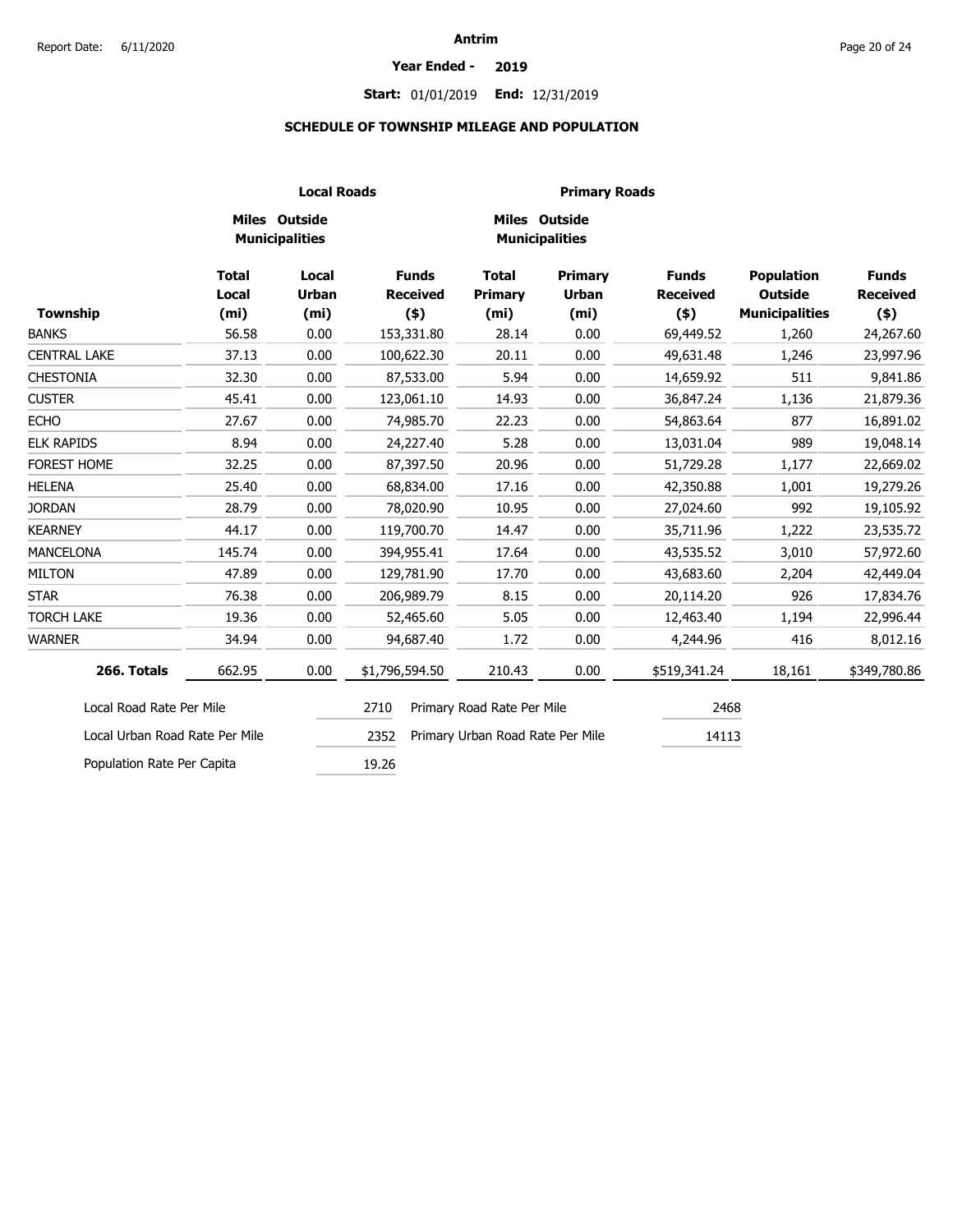#### **Year Ended - 2019**

**Start:** 01/01/2019 **End:** 12/31/2019

### **SCHEDULE OF TOWNSHIP EXPENDITURES AND CONTRIBUTIONS Expenditures**

| Township            | Construction/<br>Capacity<br>Improvement (\$) | <b>Preservation -</b><br><b>Struct</b><br>Improvement (\$) | Total (\$)     | <b>Township</b><br>Contributions* (\$) |
|---------------------|-----------------------------------------------|------------------------------------------------------------|----------------|----------------------------------------|
| <b>BANKS</b>        | 0.00                                          | 33,531.86                                                  | 33,531.86      | 23,193.20                              |
| <b>CENTRAL LAKE</b> | 0.00                                          | 241,558.93                                                 | 241,558.93     | 157,856.00                             |
| <b>CHESTONIA</b>    | 0.00                                          | 80,589.55                                                  | 80,589.55      | 38,115.09                              |
| <b>CUSTER</b>       | 0.00                                          | 221,567.39                                                 | 221,567.39     | 178,661.30                             |
| <b>ECHO</b>         | 0.00                                          | 506,708.22                                                 | 506,708.22     | 69,257.00                              |
| <b>ELK RAPIDS</b>   | 0.00                                          | 0.00                                                       | 0.00           | 122,440.76                             |
| <b>FOREST HOME</b>  | 0.00                                          | 0.00                                                       | 0.00           | 212,657.06                             |
| <b>HELENA</b>       | 0.00                                          | 157,574.14                                                 | 157,574.14     | 0.00                                   |
| <b>JORDAN</b>       | 0.00                                          | 0.00                                                       | 0.00           | 67,346.46                              |
| <b>KEARNEY</b>      | 0.00                                          | 46,031.28                                                  | 46,031.28      | 0.00                                   |
| <b>MANCELONA</b>    | 0.00                                          | 813,434.36                                                 | 813,434.36     | 210,966.86                             |
| <b>MILTON</b>       | 0.00                                          | 710,310.78                                                 | 710,310.78     | 209,874.29                             |
| <b>STAR</b>         | 0.00                                          | 63,550.98                                                  | 63,550.98      | 35,980.93                              |
| <b>TORCH LAKE</b>   | 0.00                                          | 99,444.77                                                  | 99,444.77      | 306,380.63                             |
| <b>WARNER</b>       | 0.00                                          | 0.00                                                       | 0.00           | 26,785.05                              |
| 267. Totals         | \$0.00                                        | \$2,974,302.26                                             | \$2,974,302.26 | \$1,659,514.63                         |

\*The Township Contributions Totals and the Funds expended for Construction and Preservation amount may not balance. The Township Contributions list all funds contributed by each township and will balance back to the amount reported on the Statement of Revenues, Line 74, Township Contributions.

The total funds expended are for Construction and Preservation only. They do not contain funds expended for Routine Preventative Maintenance.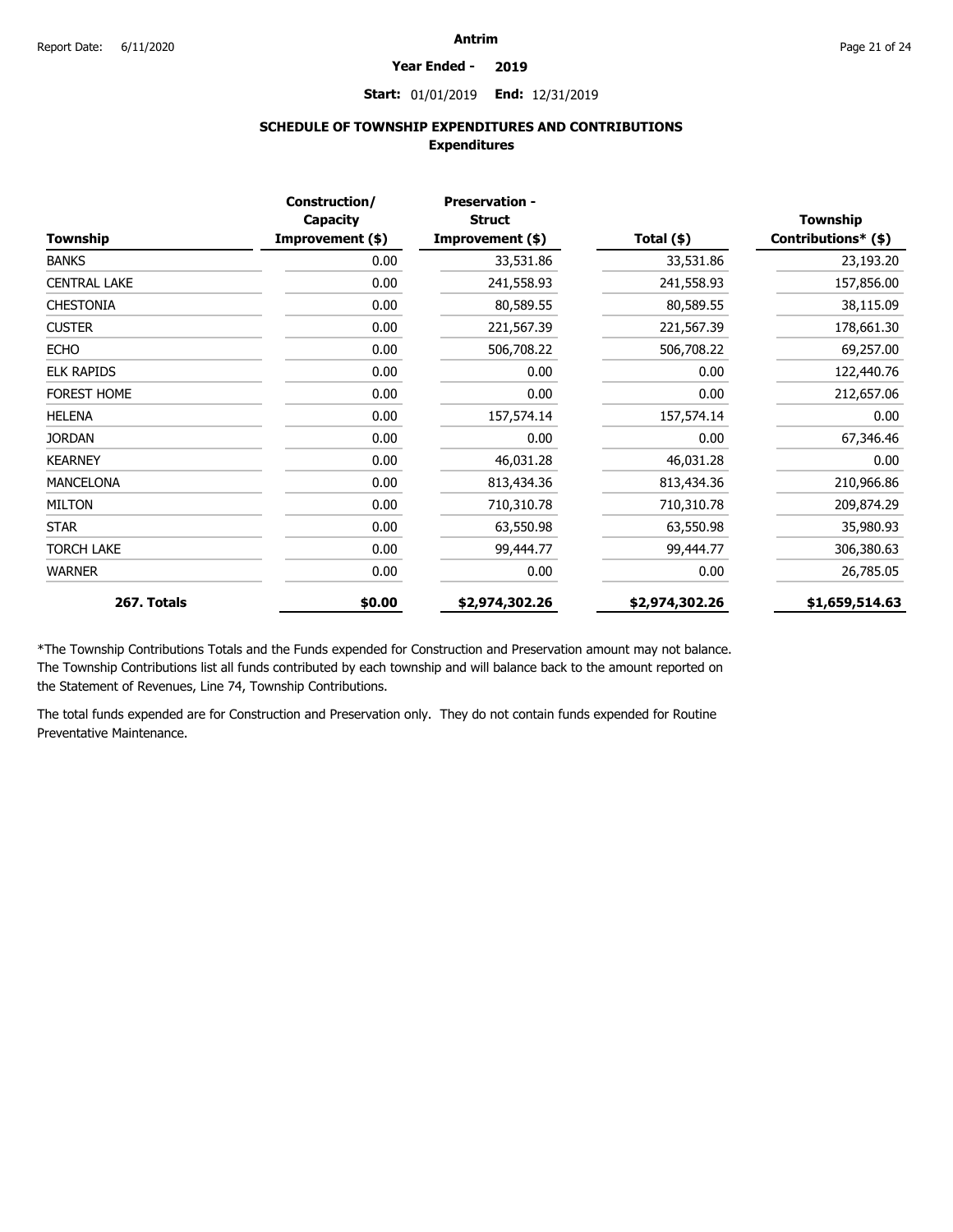#### **Year Ended - 2019**

**Start:** 01/01/2019 **End:** 12/31/2019

### **ASSET MANAGEMENT**

### **Projects Completed During the County Fiscal Year**

**Work Type:** Chip seal CM 90 + fog seal + crack fill

| Project ID/Name | <b>Total Project Cost</b> | <b>Date Open to Traffic</b> | <b>Pavement Type</b> |
|-----------------|---------------------------|-----------------------------|----------------------|
| 474.1902        | 79,406.77                 | 08/31/2019                  | Asphalt              |
| 504.1955        | 56,033.57                 | 08/31/2019                  | Asphalt              |
| 504.1956-A      | 15,981.00                 | 08/31/2019                  | Asphalt              |
| 504.1956-B      | 42,453.00                 | 08/31/2019                  | Asphalt              |
| 504.1956-C      | 25,600.00                 | 08/31/2019                  | Asphalt              |
| 504.1956-D      | 33,827.00                 | 08/31/2019                  | Asphalt              |
| 504.1956-E      | 40,705.00                 | 08/31/2019                  | Asphalt              |
| 504.1956-F      | 7,766.00                  | 08/31/2019                  | Asphalt              |
| 504.1956-G      | 7,746.00                  | 08/31/2019                  | Asphalt              |
| 504.1956-H      | 37,786.00                 | 08/31/2019                  | Asphalt              |
| 504.1957-A      | 53,392.00                 | 08/31/2019                  | Asphalt              |
| 504.1957-B      | 19,355.00                 | 08/31/2019                  | Asphalt              |
| 504.1957-C      | 11,763.00                 | 08/31/2019                  | Asphalt              |
| 504.1958-A      | 17,971.00                 | 08/31/2019                  | Asphalt              |
| 504.1958-B      | 2,839.00                  | 08/31/2019                  | Asphalt              |
| 504.1959        | 41,188.00                 | 08/31/2019                  | Asphalt              |
| 504.1959-A      | 53,479.00                 | 08/31/2019                  | Asphalt              |
| 504.1959-B      | 4,776.00                  | 08/31/2019                  | Asphalt              |
| 504.1959-C      | 36,023.00                 | 08/31/2019                  | Asphalt              |
| 504.1959-D      | 13,317.00                 | 08/31/2019                  | Asphalt              |
| 504.1960-A      | 14,560.00                 | 08/31/2019                  | Asphalt              |
| 504.1960-B      | 27,869.00                 | 08/31/2019                  | Asphalt              |
| 504.1961-A      | 32,704.00                 | 08/31/2019                  | Asphalt              |
| 504.1961-B      | 54,144.00                 | 08/31/2019                  | Asphalt              |
| 504.1961-C      | 8,733.00                  | 08/31/2019                  | Asphalt              |
| 504.1961-D      | 55,407.00                 | 08/31/2019                  | Asphalt              |
| 504.1961-E      | 65,704.00                 | 08/31/2019                  | Asphalt              |
| 504.1961-F      | 18,819.00                 | 08/31/2019                  | Asphalt              |
|                 |                           |                             |                      |

**Work Type:** Crush & Shape - 2.5" 4E1 + 1.5" 5E1

| Project ID/Name | <b>Total Project Cost</b> | Date Open to Traffic | <b>Pavement Type</b> |
|-----------------|---------------------------|----------------------|----------------------|
| 459.1905        | 164.633.18                | 09/06/2019           | Asphalt              |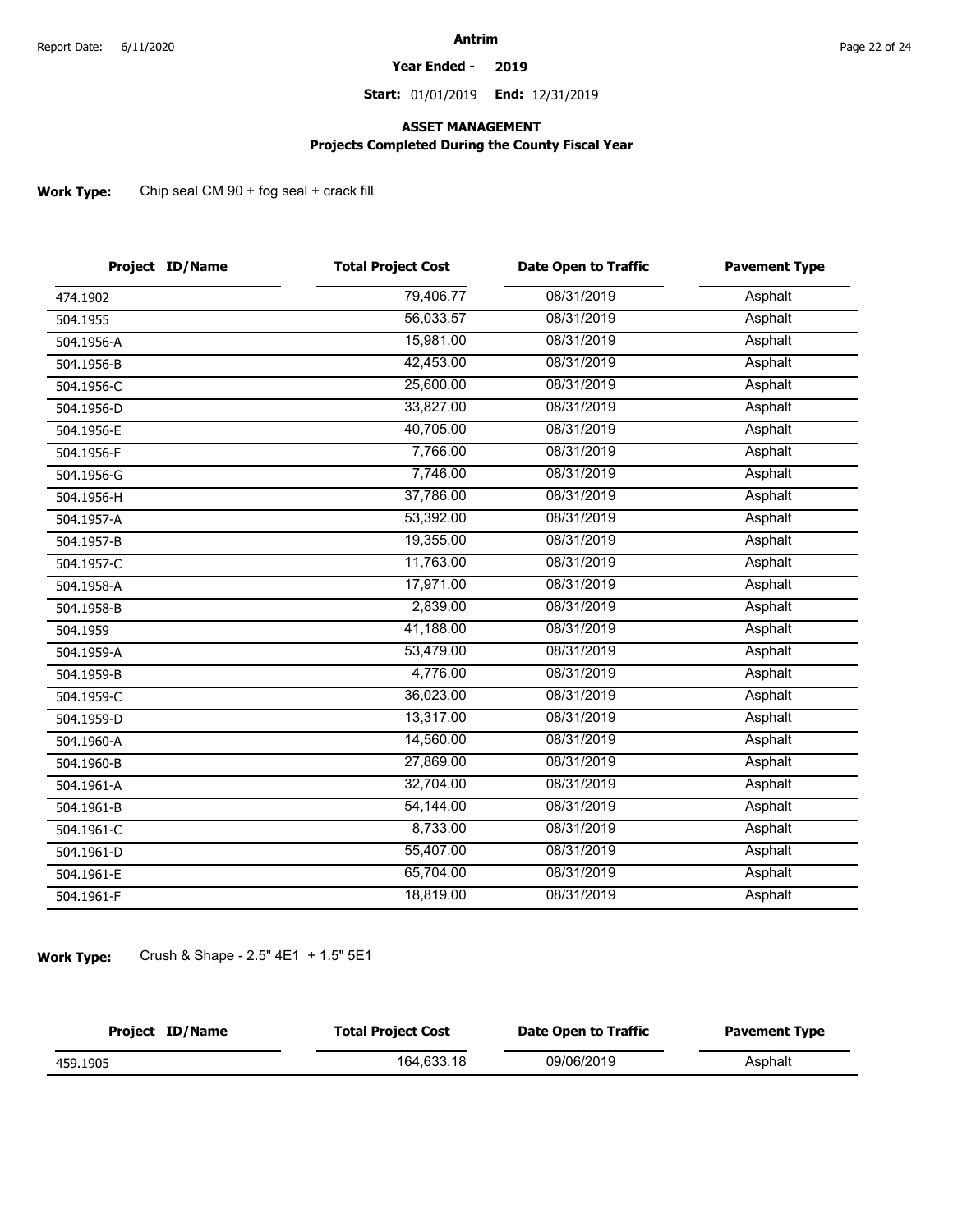#### **Year Ended - 2019**

**Start:** 01/01/2019 **End:** 12/31/2019

**Work Type:** Crush & Shape - 4" 22A, 2" 4E1 + 1.5" 5E1

| <b>Project ID/Name</b> |  | <b>Total Project Cost</b>                          | <b>Date Open to Traffic</b> | <b>Pavement Type</b> |  |
|------------------------|--|----------------------------------------------------|-----------------------------|----------------------|--|
| 459.1904               |  | 134,328.28                                         | 05/31/2019                  | Asphalt              |  |
| <b>Work Type:</b>      |  | Crush & Shape - GeoGrd, 8" 21AA, 2.5" 4E1 1.5" 5E1 |                             |                      |  |
|                        |  |                                                    |                             |                      |  |

| Project ID/Name | <b>Total Project Cost</b> | <b>Date Open to Traffic</b> | <b>Pavement Type</b> |
|-----------------|---------------------------|-----------------------------|----------------------|
| 489.1915        | 342.075.04                | 09/05/2019                  | Asphalt              |

**Work Type:** Mill 1.5" & Pave 2" HMA (220) 5E1

| Project ID/Name | <b>Total Project Cost</b> | Date Open to Traffic | <b>Pavement Type</b> |
|-----------------|---------------------------|----------------------|----------------------|
| 459.1907        | 506.338.37                | 06/07/2019           | Asphalt              |

**Work Type:** Overlay - 2" HMA (220)

| Project ID/Name | <b>Total Project Cost</b> | Date Open to Traffic | <b>Pavement Type</b> |
|-----------------|---------------------------|----------------------|----------------------|
| 489.1917        | 102.999.98                | 06/17/2019           | Asphalt              |
| 489.1925        | 221.567.39                | 09/16/2019           | Asphalt              |
| 489.1927        | 95.481.00                 | 06/14/2019           | Asphalt              |

**Work Type:** Overlay - Ultrathin 83 PSY polymer

| Project ID/Name | <b>Total Project Cost</b> | Date Open to Traffic | <b>Pavement Type</b> |
|-----------------|---------------------------|----------------------|----------------------|
| 504.1914        | 48.271.31                 | 07/23/2019           | Asphalt              |
| 504.1920        | 92.459.41                 | 06/14/2019           | Asphalt              |

#### **Work Type:** Overlay - wedge + 1.5" 5E1 HMA

| Project ID/Name | <b>Total Project Cost</b> | Date Open to Traffic | <b>Pavement Type</b> |
|-----------------|---------------------------|----------------------|----------------------|
| 459.1901        | 597.956.27                | 07/17/2019           | Asphalt              |
| 459.1911        | 108.431.43                | 06/20/2019           | Asphalt              |
| 459.1912        | 99.444.77                 | 06/20/2019           | Asphalt              |